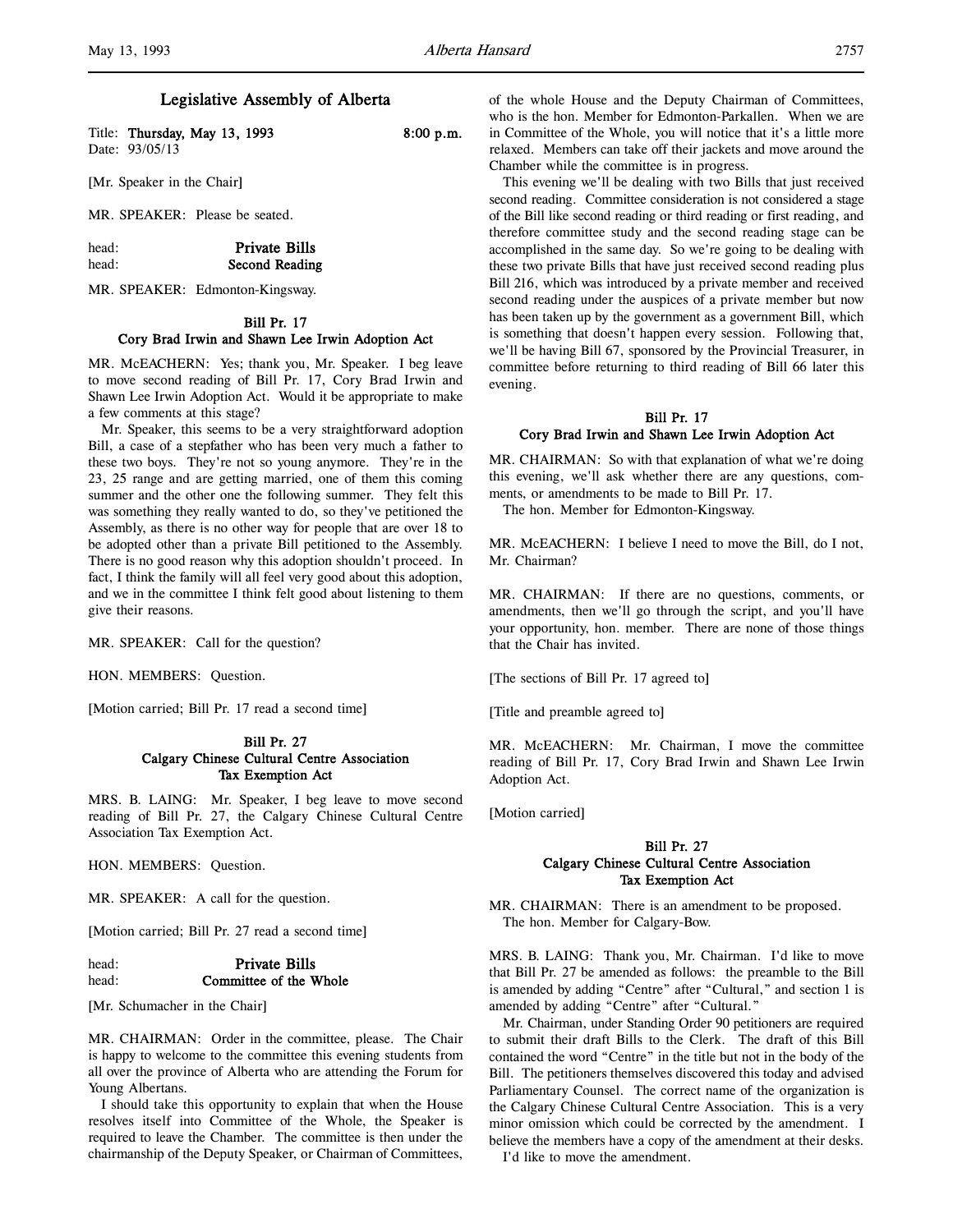HON. MEMBERS: Question.

[Motion on amendment carried]

[The sections of Bill Pr. 27 as amended agreed to]

[Title and preamble agreed to]

MRS. B. LAING: Mr. Chairman, I move that Bill Pr. 27, the Calgary Chinese Cultural Centre Association Tax Exemption Act, be reported.

Thank you.

[Motion carried]

head: Government Bills and Orders head: **Committee of the Whole** 

MR. CHAIRMAN: The hon. Member for Lethbridge-West.

# Bill 216 Children's Access Rights Enforcement Act

MR. GOGO: Thank you very much, Mr. Chairman. I'm extremely grateful to hon. members of both the House and committee. It's not often a private member's public Bill is made into a government Bill.

There is a proposed amendment, sir, which has been circulated for the Children's Access Rights Enforcement Act. Section 56.1(1) has been redrafted by the legislative draftsman to clarify. In addition, we've made an amendment under section  $1(3)$  by striking out the word "substantial," and as this applies to both the Domestic Relations Act and the Provincial Court Act, the amendment is simply repeated under C for both the drafting correction and the word "substantial."

I would certainly hope all members of the committee would support the amendments to the Bill.

# 8:10

MR. CHAIRMAN: Are there any other questions, comments, or other amendments?

The hon. Member for Edmonton-Avonmore.

MS M. LAING: Yes, Mr. Chairman. I would like to rise in support of the amendment that the member has moved. I think it is necessary to make the Bill more fair and acceptable.

MR. CHAIRMAN: Thank you.

Are there any other comments or questions? The hon. Member for Calgary-Buffalo.

MR. DICKSON: I also support the amendment. I spoke to this matter on February 4, page 2109 of Hansard. There are some other shortcomings in the Bill, but this is a very positive correction, and I appreciate that.

MR. CHAIRMAN: Thank you. As to title and preamble are you agreed?

The hon. Member for Edmonton-Avonmore.

MS M. LAING: I have a number of amendments to move to this Bill. We're voting on his amendment, are we not?

MR. CHAIRMAN: Sorry, the Chair apologizes for jumping the gun.

[Motion on amendment carried]

MR. CHAIRMAN: Are there any further amendments? The hon. Member for Edmonton-Avonmore.

MS M. LAING: Yes, Mr. Chairman. Now, let me get myself organized.

Mr. Chairman, I would like to amend section 56.1(1)(d) of the Bill, and I have copies of the amendment here. This deals with the issue of mediation. There are a couple of problems in this area of mediation in that the way this order sets out mediation, what it really establishes is that the mediation process will be a courtroom outside of the courtroom where both parties to the dispute will be trying to put forward their position and knowing that how well they argue their position will determine the outcome of the hearing. I think this is a wrong message or wrong objective for mediation.

Mediation has to occur in a context of trust in which people can openly and honestly work through their differences. As I see this section in Bill 216, it does not allow for that. It requires that the mediator must in fact report to the court what has gone on in the mediation process, and that is a constraint on people carefully and honestly and openly working through a dispute in the terms of the best interests of the child, which I understand this Bill was written to do.

A second concern I have with the issue of mediation in this context is that we know that in a number of cases where there is separation – and particularly when I think of this Bill, which has an impact for the Domestic Relations Act rather than the Divorce Act – we have to recognize the issue of violence that occurs in relationships. When one partner is violent toward another partner or is violent towards the children, this skews the mediation process. Violence is an action of intimidation and of power. I have heard from mediators who have been afraid to mediate with a violent person, where one of the people in the relationship or one of the parents is a violent person, that the threat of violence is so great that the mediator is unable to function as a mediator. I would suggest also that in such a context the person who has been the subject of violence may easily be intimidated and silenced in the presence of the threat of violence in that room or outside that room.

I have therefore put forward amendments to address this issue. One is that we deal with the issue of mediation prior to the dispute and not as an afterthought to the remedies that would be given if wrongful denial has occurred. Mediation should be the first step in the process. The court would be empowered to recommend or appoint a mediator acceptable to both parties, because again the success of mediation is dependent on equal power. If one person has more power, mediation cannot work because the other person will be intimidated. Similarly, the mediator must not be seen to be in league with one or the other parties to the dispute. Therefore, I would hold that the mediator must be acceptable to both of the parties.

The second position I would put forward is that the court shall not appoint a mediator if in fact the court finds that there is a risk or history of violence between the applicant and the respondent or any risk or history of abuse of the child by the applicant.

I believe, Mr. Chairman, that in looking at these amendments, what we must understand is that the law is set out to find and protect the innocent as well as to find and punish the guilty. This particular Bill fails to recognize the reality of many relationships, the reality that there may be violence against spouses or commonlaw spouses or partners and that there is violence against children. That violence seriously jeopardizes mediation, and people who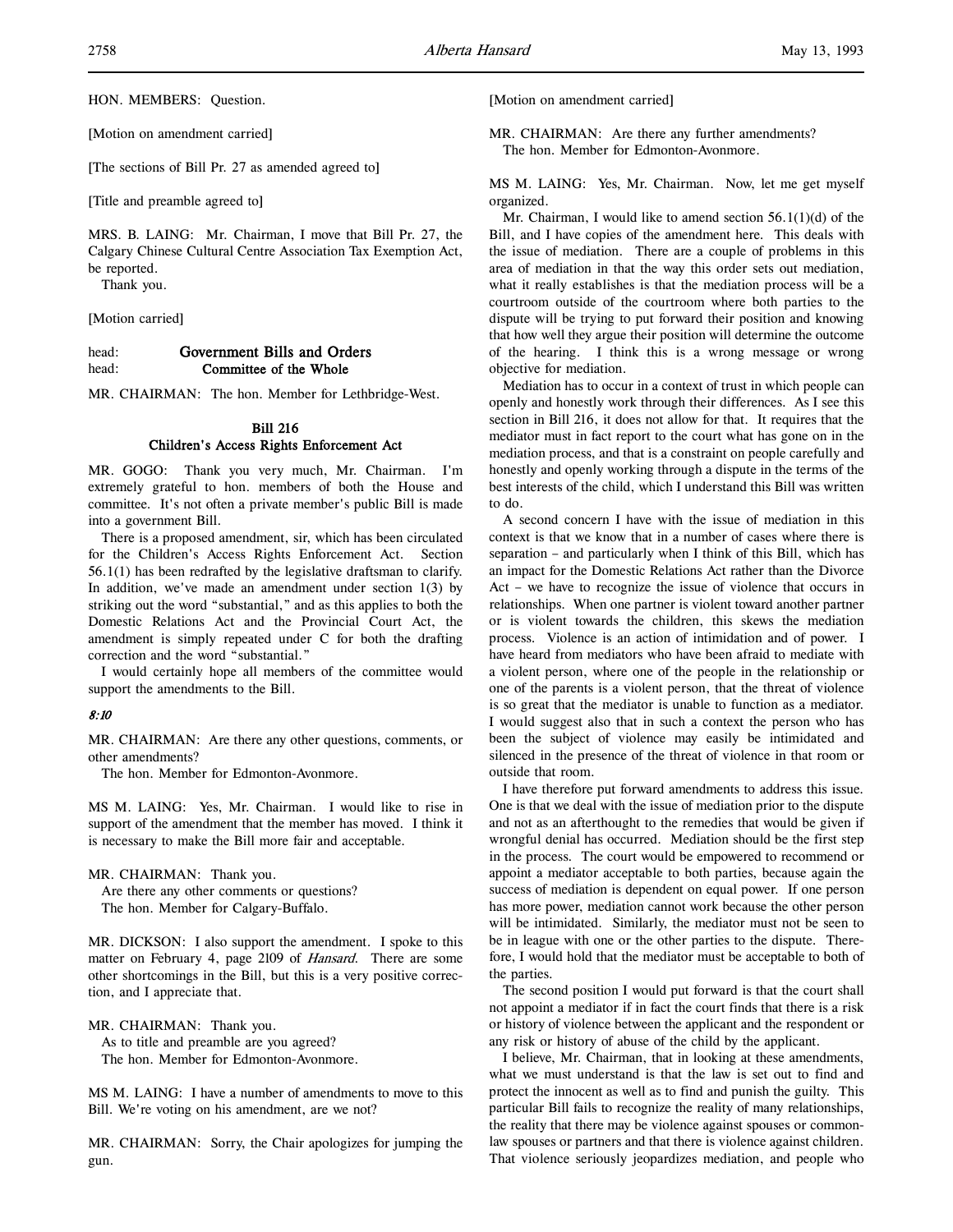have been victims of violence should not be forced into a mediation setting with a person who has been violent against them.

So I would ask for support of this amendment. I believe a person who has no history of violence has nothing to fear from this amendment. In fact, people that are innocent of wrongdoing have nothing to fear from this. This amendment is there to protect those who have suffered at the hands of the applicant and to protect children, because this Bill, put forward euphemistically as the CARE Bill, is to protect and work in the best interests of children. If we force mediation in a setting and in a way that does not protect the interests of both parents and children, then we have failed children. So I would urge support for this amendment.

MR. DICKSON: Mr. Chairman, firstly, I appreciate the A amendment. As I had indicated when I spoke to this matter in February in second reading, clearly there's a misapprehension in the existing Bill. A mediator cannot serve two different roles. In the way it's set out in the Bill, the mediator would on the one hand be attempting to facilitate an accommodation between two parents. On the other, there's a second obligation imposed on the mediator, and that is – at least it's implicit – that the mediator would in some fashion be an assessor of which party was uncooperative and which party was co-operative. So clearly section 56.1(1)(d) has to be changed. What would happen now, at least in my experience – and I say this as a family mediator and a member of the Alberta mediation society – is that a mediator would simply decline to get involved unless the mother and father signed a mediator's agreement and would undertake not to put the mediator in a position of having to give evidence in court as to what was said during the course of mediation. So there's that confusion which exists in the current Bill, and that's why I support amendment A and the first paragraph in terms of amendment B.

Now, the difficulty I have below that is where it says, "A Court shall not appoint a mediator under subsection (1.1) if the Court finds . . ." I think what happens there is that you take away from the court an absolutely essential kind of discretion which the court ought to have. I do not accept – and I say this as a mediator as well – that in absolutely every case where there is some history of violence between the parents, that automatically means that mediation is an unacceptable or an impractical or an unfair means of attempting to resolve the problem. It may well be in many cases that mediation would be inappropriate if there has been some violence in the past, but surely we can leave that determination to the judge. I'm uncomfortable with simply saying that once that threshold test, which is a very loose and low threshold test, has been passed, then automatically that matter is taken out of the jurisdiction of the court or of a mediator.

So I have no difficulty with A. I have no difficulty with the first half, if you will, of amendment B, but I can't support amendment commencing with (1.2).

Thank you.

#### 8:20

MS M. LAING: Mr. Chairman, I don't know if this is appropriate, but I would be willing to have (1.2) amended, if we can do that, so that there would be: "at the discretion of the Court" – if that would be acceptable – a mediator would or would not be appointed. I don't know if we can do that. Do we have to write it out and do all those interesting things?

MR. DICKSON: I've got a suggestion.

MR. CHAIRMAN: The hon. Member for Calgary-Buffalo may take over while you're doing that.

MR. DICKSON: I think my concern could neatly be addressed if we were to amend it to simply say that "upon an application" – with the other words that follow – "the Court shall consider . . ." Then we can insert: "a risk of or history of violence between the applicant and respondent." So you instruct the court to consider the factor, but you don't necessarily tie the court's hands and allow them to move further.

#### MR. CHAIRMAN: The hon. Member for Edmonton-Kingsway.

MR. McEACHERN: Yes. While they're trying to address the details of how they might change that point, I wonder if I could address a couple of points to the basic amendment. I listened carefully to the argument of my colleague for her amendments, and I want to back her up and agree that one of the things you have to be very careful of in legislating access – and I know it's a major problem. As an MLA I know that in my riding I've had a number of people come to me at different times and say that they have been denied access, and usually they feel it's for wrong reasons and just personal bitterness left over from, say, a divorce, that sort of thing. They feel they've been badly treated, and in many cases I'm sure that's true. Divorces do tend to arouse bitter feelings between spouses when they decide it's time to part, and sometimes whole families get in on the feud and there can be a lot of difficulty. Obviously one of the ways of dealing with that is to appoint a mediator and to try to see that the court's decisions on access should be enforced.

The Member for Lethbridge-West, then, in trying to address that problem – and I think it's a fair one to address to try to make sure that the people are not unfairly denied access to their children or grandchildren, as I guess the case might be. At the same time you don't enforce access for somebody who has already shown a degree of violence toward the spouse or the offspring, the children.

I guess the point that the Member for Edmonton-Avonmore is trying to make is that in the case where there has been a history of violence, society – the courts, the mediator if one is appointed – has to find a way to make sure that there is protection for the children and the spouse. In most cases one knows that means the former wife, and the violence has usually been perpetrated by a male.

So it's important then, Mr. Chairman, that we find a way to get this fine-tuned so that it actually accomplishes that purpose. It is not right that this Bill be passed in its present form and allow a mediator who is not in a strong enough position to stop access in a case where the spouse or the children may be put in danger.

I would be interested in any comments from the Member for Lethbridge-West, who introduced this Bill, and I look forward to the fine-tuning of an amendment that would perhaps meet the needs or the wishes of this Assembly in its entirety.

MR. CHAIRMAN: The hon. Member for Calgary-Forest Lawn wants to make a contribution.

MR. PASHAK: Well, I'm not sure that my comments are going to be strictly on the amendment, Mr. Chairman, but having had some personal experience with the first joint-custody agreement in the province of Alberta, I think I could relate to all members that there's a growing body of evidence that if you're dealing with children of divorced parents, separated parents, this can be a very unhealthy situation for the child if the parents continue in a situation of conflict with each other after the separation occurs. If the two parents can set aside the issues or difficulties that caused them to come apart, those personal reasons, and work in the best interests of the child, the children of divorced parents can develop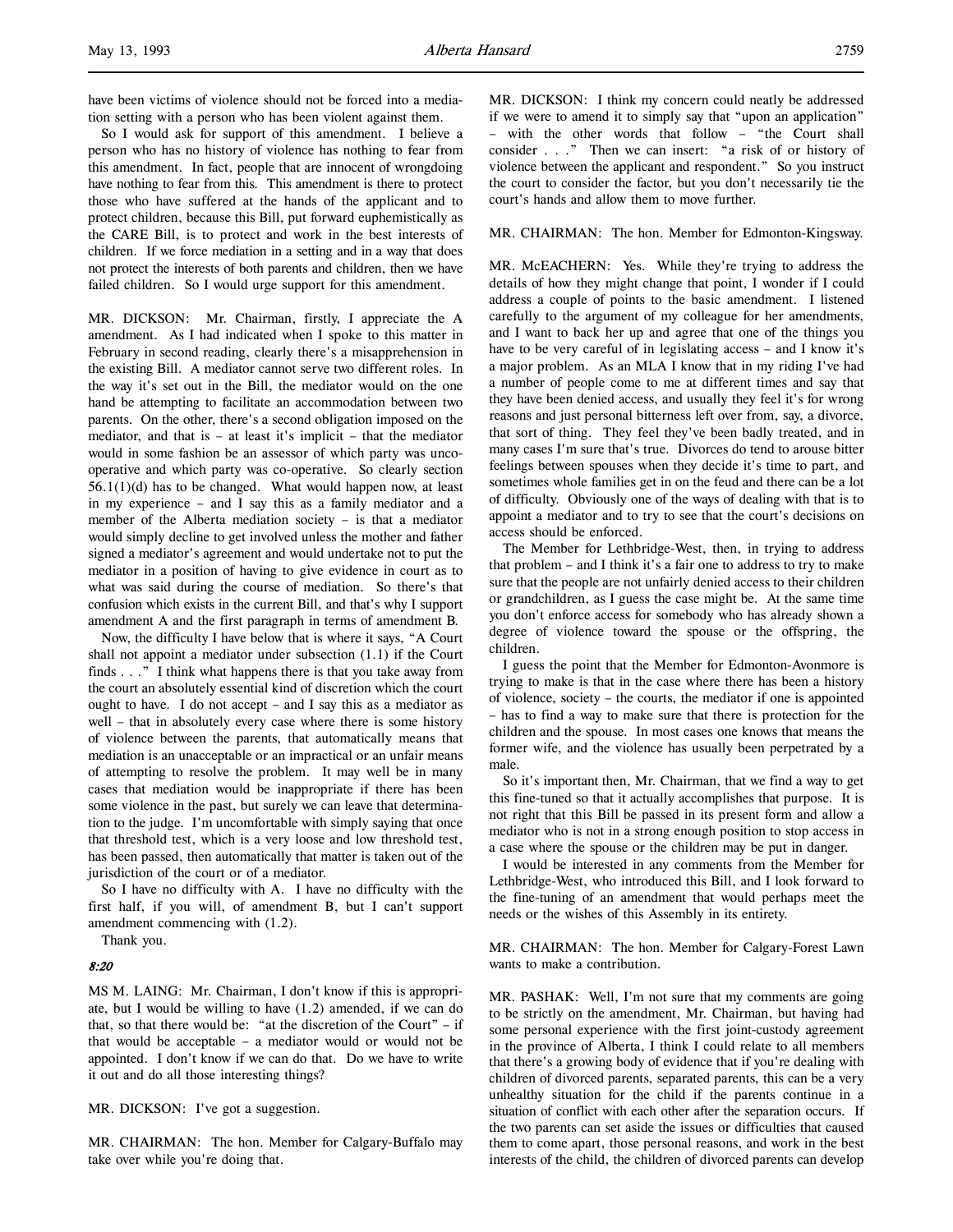in an emotionally secure way, and it's not necessarily that disruptive.

The key to it, I'm trying to suggest – and I've just been asked to speak on this, by the way, so that we can get the amendment fixed. Tell me when the amendment's ready.

The point is that if two parents who separate for whatever reason can set aside their emotional problems with each other and put the interests of the children first, then there is a real possibility those children may not suffer any undue emotional damage. That's the key to it: to put the children first, to work co-operatively.

MR. CHAIRMAN: Hon. member, I believe there is something we could do in the interim with the unanimous consent of the committee. The hon. Member for Lethbridge-West may wish to move an amendment if the committee will agree to defer consideration of the amendment that's presently before us to allow him to do that. Agreed?

#### HON. MEMBERS: Agreed.

MR. GOGO: Well, Mr. Chairman, I simply wanted to address the amendment by the hon. Member for Edmonton-Avonmore that's under consideration. I think it's very important for hon. members to recall the basis on which this Bill came forward. It's not for me to judge the courts of this province. The courts have sat and made a judgment, and in that judgment, which included several things, one of which was access, they've ordered access, and it's a lack of that that has prompted me to bring that Bill forward. Here's the case where the applicant, who invariably is the noncustodial parent, or the parent to whom access has been denied, has motivated this Bill.

I draw members' attention to the applicant making application to the court for an order for the following, and here's where the hon. Member for Edmonton-Avonmore is presenting the amendment. That request to the court because of denial of access under section  $56.1(1)(d)$  is to

appoint a mediator . . . to attempt . . .

The operative word is "attempt."

 . . . to negotiate a settlement between the applicant and respondent as to access

and then report back to the court.

I'm not confident that the amendment proposed by the hon. Member for Edmonton-Avonmore does that if it means that the mediator must be acceptable to both parties, because it seems to me, Mr. Chairman, that if one of the parties refuses mediation, then the issue seems to die. I think the operative word is for the applicant to ask the court if they would appoint a mediator "to attempt to negotiate." I think within that Bill it provides sufficient. As to the other item that's been raised, about the comment of physical harm and serious harm and so on, that is a very valid reason, whereby the respondent – that's the person that's not seeing that access is carried out or denying access – has substantial reasons under (6), it seems to me, to refuse access.

Therefore, Mr. Chairman, as in the Divorce Act – and this doesn't cover the Divorce Act – that cannot include the conduct of the parties involved, or the parents involved, and I don't think, frankly, that we should get involved in that. But if the respondent feels there are grounds, that there's serious physical or emotional harm to the child, then perhaps access can be denied, and that's already in the Bill.

#### 8:30

MS M. LAING: Mr. Chairman, I think we can go around this forever. I would simply say that my experience is that in many cases the courts, in determining access and custody, do not take into account the issue of violence to the extent of the federal government's Standing Committee on Health and Welfare, Social Affairs, Seniors and the Status of Women report, The War Against Women. In their response to that report, the federal government task force, I quote:

The Committee recommends that the Divorce Act be amended to ensure that violence against women or children, including wife assault, sexual abuse and sexual assault, are factors to be considered in the determination of the custody of and access to children.

Mr. Chairman, the problem as I see it is that at the present time those factors are not always taken into consideration, or in fact if they are, if there has not been a criminal court finding of guilt of physical or sexual abuse, that has been taken to mean that there is no problem. Rix Rogers, who did a study of child sexual abuse in 1990, has stated that this is a wrong way to deal with this issue, that issues of custody and access must be determined prior to criminal court findings because the criminal court has a higher test. It has a test of beyond reasonable doubt in determining guilt in actions around custody in cases of violence. The standard test is a balance of probabilities, and that is the test that is presently used in family court.

My concern is that in fact our courts and our judges have not taken sufficient care in many cases to address the issues of violence, particularly violence that has occurred between the spouses, and when they have addressed the issue of violence against children, they have required the more rigorous test of proof beyond reasonable doubt. When children are of a young age, under the age of 10, a criminal court case rarely succeeds because the child is not able to give evidence. However, there may be little doubt in anybody's mind that there has been any wrongdoing.

I think that this Bill, in demanding mediation in the way that it does, puts the cart before the horse. We need to get mediation in, and there are studies now that indicate that mediation is a benefit to people going through separation, in resolving the issues and working it through instead of waiting until you face the problem, before the sides have become polarized and then become intransigent. Nevertheless, Mr. Chairman, I have taken the concerns of the Member for Calgary-Buffalo seriously, and I would suggest that when we look at the amendment now before the House, we delete the proposed subsection (1.2) and substitute the following:

Upon such an application, the Court shall consider

a) any risk of or history of violence between the applicant and the respondent; and

b) any risk of or history of abuse of a child by the applicant.

This then leaves the discretion with the court, but it draws attention to the serious nature of violence against spouses and violence against children and that these are factors that must be considered when the court is dealing with the issue of wrongful denial of access. My experience with wrongful denial of access, when one talks to people who have denied access or talks to people who have worked at shelters, is that in fact it is the fear of violence and harm to their children that causes custodial parents to deny access.

MR. CHAIRMAN: The subamendment proposed by the hon. Member for Edmonton-Avonmore is now in the process of being distributed. Would the committee like to wait until that can be accomplished?

Now that the subamendment has been distributed, are there any further questions or comments with relation to it?

The hon. Member for Vegreville.

MR. FOX: Thank you, Mr. Chairman. I would just like to speak in favour of the amendment as proposed by the hon. Member for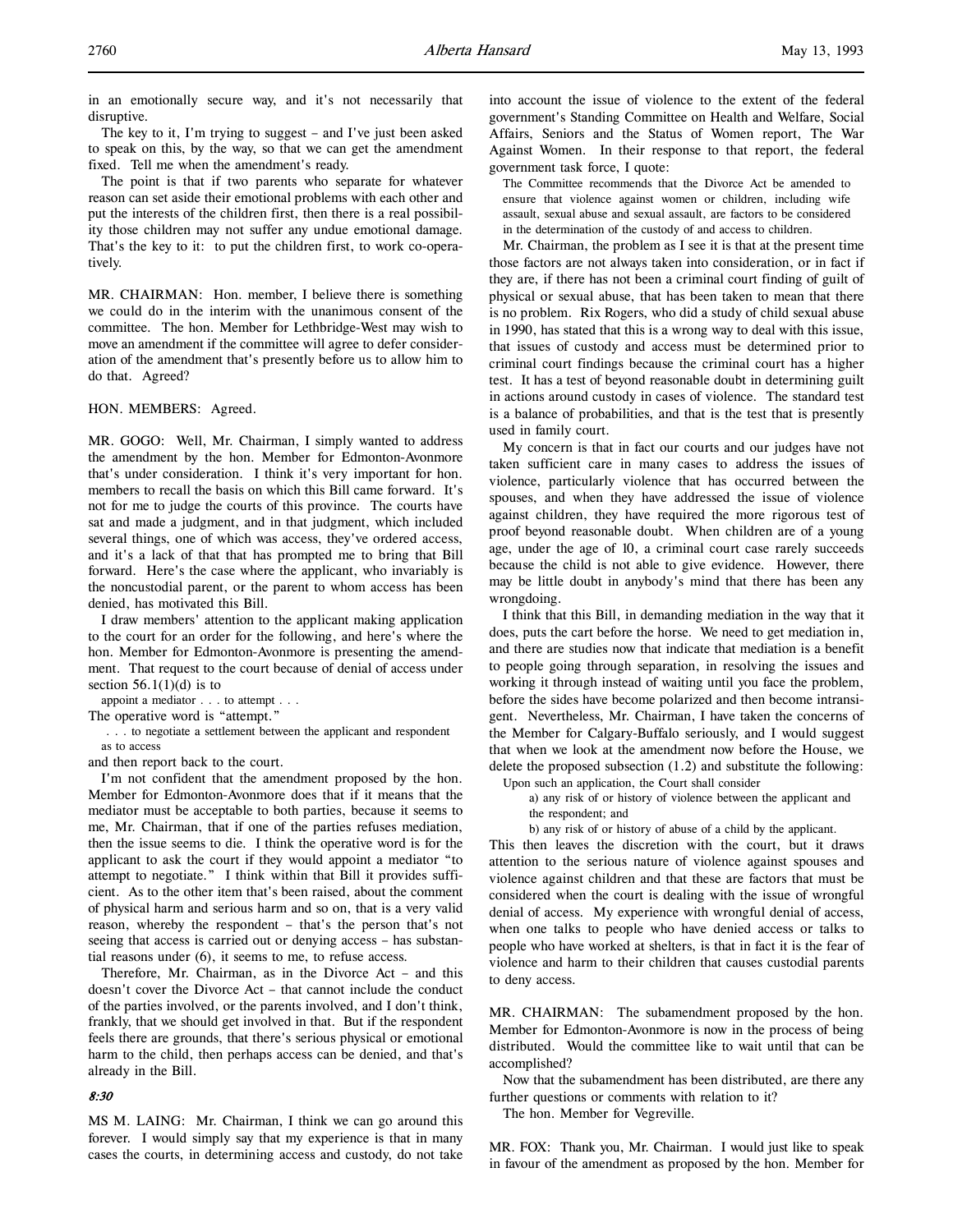Edmonton-Avonmore and make it clear to members that the amendment first circulated by the hon. Member for Edmonton-Avonmore is amended by the second amendment you see before you, making it clear that in Section B, (1.2) is replaced with the (1.2) that has been circulated. I'll just read it into the record to explain to members why I think this is a good amendment. In Bill 216, under section 1(3), where it's amending the Domestic Relations Act, "A person in whose favour an order has been made for access to a child at specific times," et cetera, et cetera, it says very clearly that before the court hears an application for an order under subsection . . . [interjection]

MR. CHAIRMAN: Order please.

## Point of Order Subamendments

MR. NELSON: Point of order. Shouldn't there be a name and a signature on these things. What's the deal here?

MR. CHAIRMAN: Well, at this stage, hon. member, we don't require that, but it's the hon. Member for Edmonton-Avonmore's subamendment to her amendment.

MR. FOX: I appreciate the question from the hon. Member for Calgary-McCall.

#### Debate Continued

MR. FOX: The Member for Edmonton-Avonmore has proposed an amendment, and she's proposing to amend that amendment on the floor before it's considered for a vote by members of the Assembly. It makes it clear. What the hon. member is saying by way of this amendment is that before the court hears an application for an order under subsection (1), the court may appoint a mediator acceptable to both parties "to attempt to negotiate a settlement between the applicant and respondent as to access." It further clarifies by saying:

Upon such an application, the Court shall consider

(a) any risk of or history of violence between the applicant and the respondent; and

(b) any risk of or history of abuse of a child by the applicant.

I think it's very clear that it leaves it in the hands of the court to decide under what terms and conditions a mediator should be appointed or whether a mediator should be appointed in a particular case.

The parameters are quite reasonable and fair, I submit, Mr. Chairman, and I hope that the amendment enjoys the support of members of the Assembly.

# 8:40

MR. CHAIRMAN: Any further comments? The hon. Member for Calgary-Buffalo.

MR. DICKSON: Mr. Chairman, just one other observation. I don't have any difficulty with what the Member for Edmonton-Avonmore is attempting to do. When I look at it, on reflection it creates a bit of a procedural problem in terms of saying: before the court hears an application. I ask: how on earth can the court know what the history is in terms of violence? Really, what it ought to say is, "Upon the hearing of an application." That's really the only way; the judge then has the information in front of him or her and is able to make that kind of assessment. This sets up almost a prehearing before you get to the assessment in the main.

MR. GOGO: Well, Mr. Chairman, I don't know how anyone would define the words "any risk." I find that extremely difficult.

I have great difficulty with that, so I couldn't accept that subamendment.

MR. FOX: I'd make an observation with respect to the Member for Lethbridge-West. He feels that the court would not be able to determine whether there's any risk, but in the Bill that he proposes, he expects the court to be able to interpret the word "serious." I would submit that both are subjective. The Bill, in fact, is full of instances where the good judgment of the court is relied upon to determine what's meritorious in relation to this Bill.

MR. GOGO: Mr. Chairman, the word "serious" is clearly defined in the Child Welfare Act.

MS M. LAING: I will be dealing with that in a subsequent amendment.

I think only a person that perhaps has not been at risk of violence in a domestic relationship could take exception to raising the issue of "any risk" as being too broad. I would suggest that we must not be putting people at risk of violence. That's what we as a society have said, that violence against spouses and children is intolerable. So how can we say that it's okay to have any level of risk? I would suggest that there must be no risk and that to remove that is to permit risk, however small. It is to permit risk. I would suggest that is unacceptable.

MR. CHAIRMAN: Is the committee ready for the question on the subamendment? All those in favour of the subamendment as proposed by the hon. Member for Edmonton-Avonmore, please say aye.

SOME HON. MEMBERS: Aye.

MR. CHAIRMAN: Those opposed, please say no.

SOME HON. MEMBERS: No.

MR. CHAIRMAN: The subamendment fails. Call in the members.

[Several members rose calling for a division. The division bell was rung]

#### 8:50

[Eight minutes having elapsed, the Assembly divided]

| For the motion:     |           |            |
|---------------------|-----------|------------|
| Dickson             | Laing, M. | Mitchell   |
| Fox                 | McEachern | Pashak     |
| Gibeault            | McInnis   | Sigurdson  |
| Against the motion: |           |            |
| Ady                 | Gogo      | Oldring    |
| Anderson            | Horsman   | Orman      |
| Bogle               | Jonson    | Paszkowski |
| <b>Bradley</b>      | Kowalski  | Payne      |
| <b>Brassard</b>     | Laing, B. | Rostad     |
| Bruseker            | Lund      | Severtson  |
| Clegg               | MacDonald | Shrake     |
| Dinning             | Main      | Tannas     |
| Drobot              | McClellan | Thurber    |
| Elliott             | McFarland | Trynchy    |
| Elzinga             | Moore     | Weiss      |
| Evans               | Musgrove  | Woloshyn   |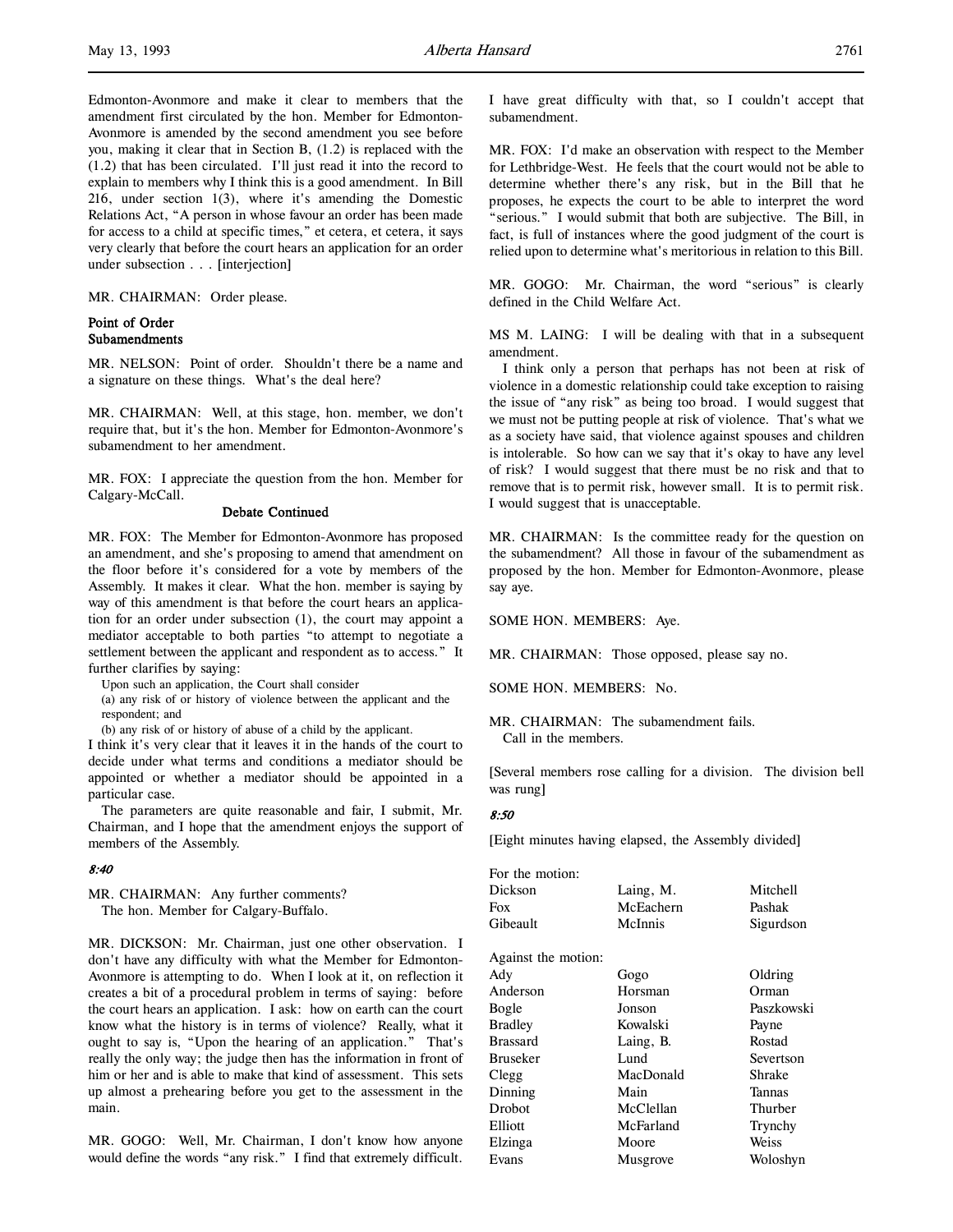| Fischer<br>Fjordbotten | Nelson    | Zarusky       |
|------------------------|-----------|---------------|
| Totals:                | $For - 9$ | Against $-40$ |

[Motion on subamendment lost]

MR. CHAIRMAN: The hon. Deputy Government House Leader.

MR. EVANS: Thank you, Mr. Chairman. Although I find this debate quite fascinating, I would move that we adjourn committee study of Bill 216.

MR. CHAIRMAN: The hon. Deputy Government House Leader has moved that we adjourn committee study of Bill 216. All those in favour, please say aye.

SOME HON. MEMBERS: Aye.

MR. CHAIRMAN: Those opposed, please say no.

SOME HON. MEMBERS: No.

MR. CHAIRMAN: Carried. Call in the members.

[Several members rose calling for a division. The division bell was rung]

#### 9:00

[Eight minutes having elapsed, the Assembly divided]

| For the motion:     |               |              |
|---------------------|---------------|--------------|
| Ady                 | Fjordbotten   | Orman        |
| Anderson            | Horsman       | Paszkowski   |
| Bogle               | Jonson        | Payne        |
| <b>Bradley</b>      | Kowalski      | Rostad       |
| <b>Brassard</b>     | Laing, B.     | Severtson    |
| Calahasen           | Lund          | Shrake       |
| Clegg               | Main          | Tannas       |
| Dinning             | McFarland     | Thurber      |
| Drobot              | Moore         | Trynchy      |
| Elliott             | Musgrove      | Weiss        |
| Elzinga             | <b>Nelson</b> | Woloshyn     |
| Evans               | Oldring       | Zarusky      |
| Fischer             |               |              |
| Against the motion: |               |              |
| <b>Bruseker</b>     | Laing, M.     | Mitchell     |
| Dickson             | MacDonald     | Pashak       |
| Fox                 | McEachern     | Sigurdson    |
| Gibeault            | McInnis       |              |
| Totals:             | For $-37$     | Against – 11 |

[Motion carried]

# Bill 67 Deficit Elimination Act

MR. CHAIRMAN: Are there any questions, comments or amendments to be offered in respect to this Bill?

The hon. Member for Edmonton-Meadowlark.

MR. MITCHELL: Mr. Chairman, thank you for recognizing me. It's really a thrill to get to speak first in committee.

I would like to move my amendment as distributed to the Legislature earlier, Mr. Chairman. My amendment is in two parts. Part A amends the Deficit Elimination Act, and part B amends the Legislative Assembly Act so that the Members' Services Committee can enact the amendment which I am proposing to the Deficit Elimination Act.

### [Mr. Main in the Chair]

One of the major weaknesses in this Bill, the Deficit Elimination Act, Bill 67, is that it is without teeth. I know there are members of the Treasurer's own caucus who have felt that particular weakness in this Bill, if I can believe some of the press that I have read. I can't put words in the Treasurer's mouth, but I would like to think that he was concerned about the lack of teeth in his Bill.

The problem is, Mr. Chairman, it comes down to this question: what happens if nothing happens? What happens if the objectives outlined in the Deficit Elimination Act aren't met? Well, absolutely nothing happens under the terms of Bill 67 as it is now written. If ever there was evidence that the government wanted to avoid consequences, it is the manner in which they so summarily dispensed with the Spending Control Act. The Spending Control Act's one overwhelming weakness, among others, was that it, too, was toothless, and nothing happened if nothing happened. So the Treasurer and the Premier under this new management could simply break their own Act and have absolutely no consequence. Well, the fact is that this Bill would be greatly improved if it had some teeth. What we have to say is that if the government isn't prepared to accept these amendments, then they're not prepared to put any commitment into this Bill. The Bill is exactly, worth the paper that it is written on, absolutely worth as much as the paper.

Well, Mr. Chairman, what this amendment does is say to every member of this Legislature that balancing the budget, getting the deficit under control, is of overwhelming importance. It puts some relevance, some substance, and some significance to the objectives laid out in this Bill. Specifically, it says that if the 1993-94 deficit projection outlined in this Bill is not met, then every member of this Legislature will receive, in total, a cut in their pay of 5 percent in the subsequent fiscal year. If the next year's objective is not met, then what we will find is that the pay of every single member of this Legislature will be cut 10 percent. In each subsequent year of this four-year horizon in which the deficit reduction projections are not met, members of this Legislature will suffer a 10 percent pay cut. What this will allow for, we would think – and it will allow for teeth – is commitment from all corners of this Legislature to reducing the deficit and to balancing the budget over a four-year plan.

## 9:10

My feeling, Mr. Chairman, is that as weak as it is – and I spent some time pointing out its weaknesses, as the Treasurer is inclined to be pointing out now – this Bill would be tremendously strengthened with this particular amendment being passed. I would argue that if the government's commitment to this Bill is significant, real, and is goes beyond its public relations' commitment to the Spending Control Act right up until the Spending Control Act became inconvenient, then the Treasurer will jump to his feet and embrace this amendment, turn to each member of his caucus, as committed as they are to balancing the budget, and say, "We're going to put our money where the deficit is, and we're going to balance this budget or we're going to take a specific pay cut."

You know, the Conservatives are so often heard to say, "Let's run government like a business." Do you know what happens in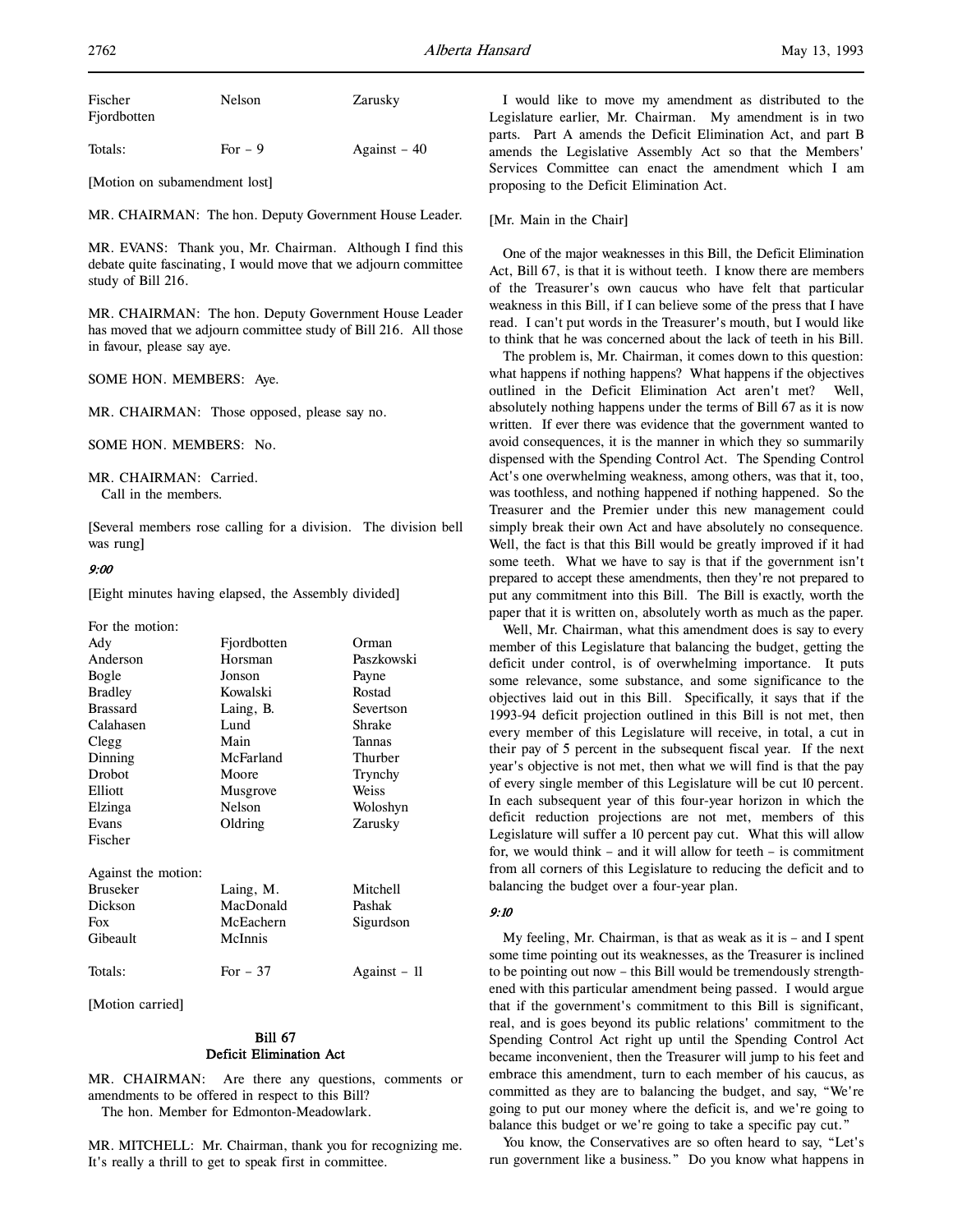business if you don't meet your objectives? Do you know what happens in business if you don't make a profit? Do you know what happens in business? You lose your pay, Mr. Chairman. I would like to see these MLAs take an initiative and stop being superficial about a Bill that is nothing more than the Spending Control Act was and say to the people of Alberta, "We mean business, and we are going to accept this amendment to put some teeth into the Deficit Elimination Act, Bill 67."

Thank you, Mr. Chairman.

MR. DINNING: Mr. Chairman, I'm simply delighted to be able to engage in this debate with my true friend, colleague, and fellow alumnus on this amendment, because what I find so absolutely fascinating is that my hon. colleague – let's get right to the point – doesn't support the Bill. Full stop. He doesn't support the Bill, so he decides to throw in a little candy floss to make it kind of interesting and make it exciting. But the bottom line is that he doesn't support the Bill, so his – I suppose it's perhaps unparliamentary to say that his amendment is frivolous, perhaps exceedingly frivolous. I am disappointed that the hon. member would want to sort of play with the Assembly on really such an important piece of legislation as Bill 67. What I find interesting is that here is a Liberal member of the Alberta Legislature bringing forward this kind of frivolous amendment to a Bill that he doesn't support. He doesn't support the elimination of the deficit, and he spoke to that earlier in the main motion of the debate.

When I look across the country and see what other governments have done in trying to eliminate their deficits, some, like British Columbia . . . Well, they say they want to eliminate their deficits. They raise taxes \$2 and they raise spending \$1. It's a most bizarre kind of approach to eliminating deficit, but again they raise taxes. Typical, consistent with my NDP colleagues across the way. They didn't do legislation. They didn't have legislation with penalties.

Then I look at the Liberals in New Brunswick, and I would say, Mr. Chairman, that in some ways it's somewhat of a forwardthinking and forward-planning kind of government. They introduced legislation, a Bill Respecting the Balancing of the Ordinary Expenditures and Ordinary Revenues of the Province. I won't belabour this, but their Bill does a number of things. It doesn't do a number of things as well. It doesn't balance the consolidated budget. Our Bill does. It doesn't have targets in it. It doesn't have ceilings or annual allowables. Our Bill does. Our plan does.

Some people say our Bill has loopholes. Well, Mr. Chairman, I would put to you that our Bill is the precedent setter in this country in that it is enforceable, backstopped by required annual allowable deficits, and has no escape clauses. When I look at this New Brunswick Bill that might reflect what a Liberal government would do – hopefully not – the bottom line is that in the event that the federal government reduces its expenditures in federal/provincial transfers, then the Liberal government in New Brunswick is no longer required to meet their deficit elimination. So there's an escape clause. There are none of those kinds of escape clauses in our Bill. I think that's an awfully important part of bringing the discipline on this legislative Chamber, on the government, indeed on all Albertans to ensure that we live within taxpayers' means.

Mr. Chairman, the bottom line is that the hon. member in speaking against the Bill and offering a frivolous amendment is speaking against what Albertans have called for. Albertans have said: "We want to see that kind of discipline imposed on the legislative Chamber. We want to see that discipline imposed on the government so that it can no longer live beyond the taxpayers'

MR. McEACHERN: Point of order, Mr. Chairman.

MR. DEPUTY CHAIRMAN: The Member for Edmonton-Kingsway rising on a purported point of order.

## Point of Order Factual Accuracy

MR. McEACHERN: He knows very well we've not said across the board raises. Upper income tax only, upper income levels only.

MR. DEPUTY CHAIRMAN: Order please. [interjections] Order please. [interjection] Order please, hon. member. I didn't hear a point of order. I didn't hear a citation. I heard arguments about debating points. In the absence of a citation and a real point of order, Provincial Treasurer.

# Debate Continued

MR. DINNING: Mr. Chairman, as well, I've heard through my ears through the radio waves their hon. leader saying that their policy, their plan . . . It's not yet written. We're not quite sure what it is, but they say it's coming. Their plan is that it would emulate the policies and the practices of other NDP governments in this country. Well, you know, I look at Ontario. There's their model. They're going to tax across the board. The people in Ontario are facing within five days, I would put to you, at least a one point increase in their sales tax across the board. They're talking about emulating the NDP policies of the likes of Ontario. What might they do in British Columbia? What they tried to do was tax the so-called rich, and they had to roll back. They had to fly the white flag and say: no, we're retreating; we made a mistake, and we're retreating. That's what the NDP government in B.C. had to do.

#### 9:20

In the case of the Liberals, they haven't got a plan. They haven't got a plan because they haven't thought through the difficulty, the challenge of balancing this budget. On the tax side we've said no tax increases, no new tax, and certainly no sales tax. The NDP have said tax. The Liberals simply won't come clean, Mr. Chairman. They have introduced a tax on cars, and it's a sales tax on cars because those revenues will flow to the general revenue fund. It's not for any other purpose than to feed the general revenue fund. They've not presented a plan other than taxation. They've not presented a Bill that has any penalties in it. They've not presented any plan of any kind whatsoever.

Mr. Chairman, we've talked about balancing it in four years. It's spelled out in the legislation. It's spelled out in the legislation the hon. member is trying to amend but does not yet support, and it's got specific, legislated allowable ceilings. The NDP won't tell us when they're going to balance the budget. They have no plan except that they're going to tax.

Funnily enough the Liberals have said that they don't know when they want to balance the budget. They don't even know if they want to balance the budget. In Spruce Grove their leader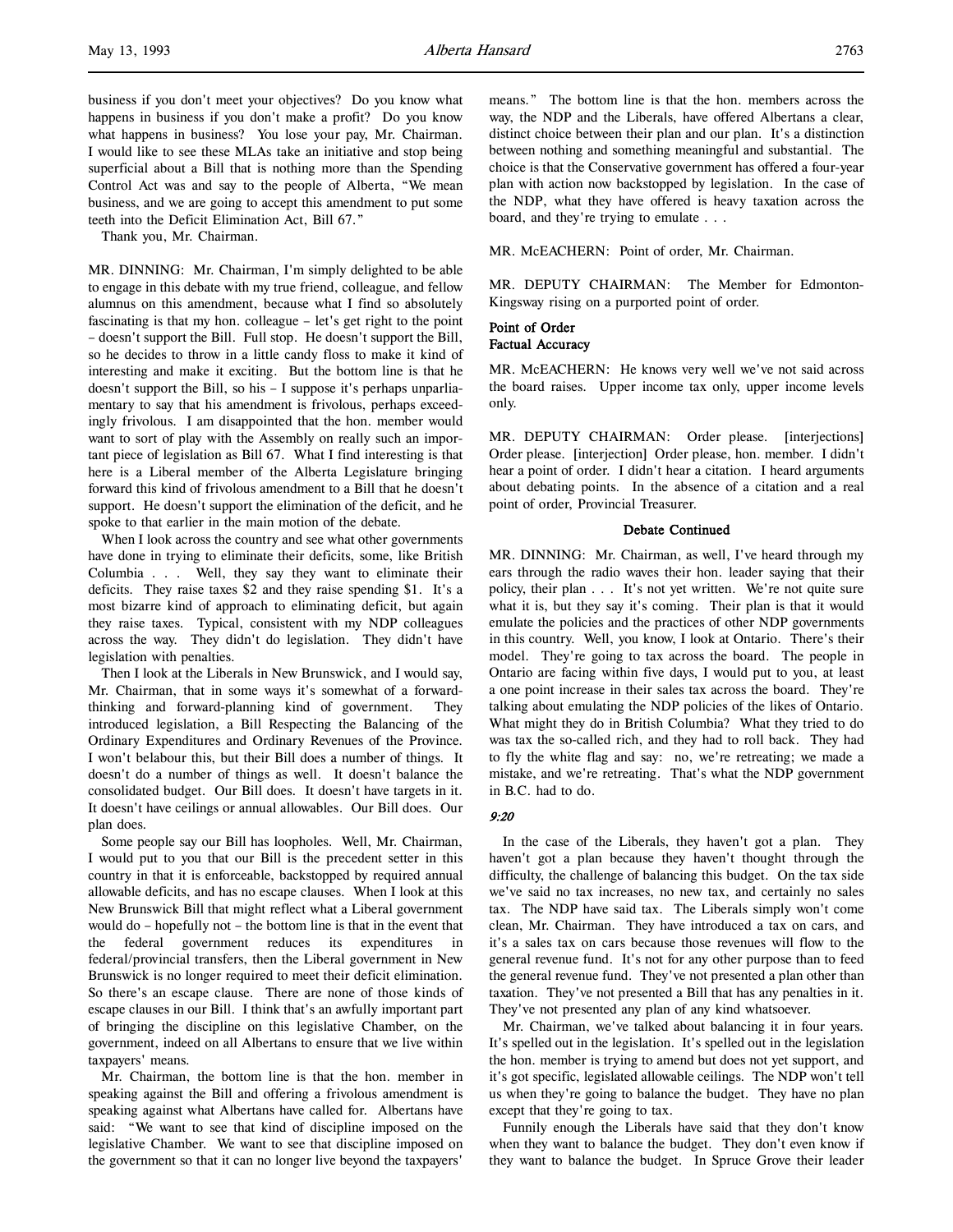said: maybe it's five or six years. In Smoky Lake, a few miles away, a few nights later he said: maybe four or five years from now. The Member for Edmonton-Meadowlark said: well, it's four years. I'm trying to figure it out. Is it four? Is it five? Is it six? Does it change between Edmonton, Smoky Lake, and Spruce Grove? They don't know because they haven't got a plan. They don't have a plan. They don't have a Bill requiring it. They certainly don't have any penalties for doing so because they don't have a plan.

Mr. Chairman, our plan calls for a four-year elimination of the deficit. It's based on conservative revenue estimates. The Conference Board of Canada has reinforced that. There are spending limits and deficit limits spelled out in the Bill. It requires – the hon. member recognized this – that the government simply change the way it does its business, and I spelled that out in the Legislature last Thursday night when we presented the budget.

As for where the NDP stand on that element of a plan? They say they'll tax and spend like British Columbia and like Ontario. In the case of the Liberals, in their nonplan they have no revenue assumptions. They have no spending limits. They have no penalties. They have no economic forecasts. They have no time line for a balanced budget. In fact, they've avoided, Mr. Chairman – and that's the disappointing part as we I think head into the people's choice – saying how or if or whether they're going to balance the budget until after they've gone to the polls.

Mr. Chairman, I know from talking to Albertans that Albertans demand and expect more, and they have every right to expect better than that. That's why in our plan, in our Bill there are annual allowable deficits. There is a four-year plan in place. It's legislated. We begin action now, and I think that action is going to speak volumes. Frivolous amendments like the hon. member's across the way are just that. He doesn't support the Bill. His party doesn't support the Bill because they don't have a plan.

## MR. DEPUTY CHAIRMAN: The Member for Edmonton-Jasper Place.

MR. McINNIS: Thank you, Mr. Chairman. I believe that a cat fight has broken out in the Legislative Assembly. Two political parties both want to claim credit for this Bill. One says it's not tough enough; the other one says that the other doesn't really support it. They remind me of salespeople sitting in the anteroom to the economic elite of this province. They each want to be the ones to do their bidding.

The Liberals say that, yes, this Bill does solve the deficit problem only if it has teeth in it, and the teeth they want to put in it is they want to fine each and every Member of the Legislative Assembly if the prediction in the Bill does not come to pass. That's an interesting approach to solving problems. You fine the guilty along with the innocent. You grab everybody, and you throw them in the same boat and take their money away. The government says: we have this firm target. In fact, I believe that the Treasurer actually said that this Bill balances the budget. This Bill does nothing of the sort. It promises to balance the budget down the road. It's nothing more nor less than a political promise to do that down the road.

I think the Member for Edmonton-Meadowlark asked the wrong question. He asked: what if nothing happens? Of course, several people answer the obvious: nothing happens. I think the question he should be asking is: what if the predictions in this Bill came true? What if you trimmed the deficit entirely by cutting spending across the board? What if there was mayhem in the province of Alberta? Who would pay the fines then? You wouldn't be talking

about a couple of thousand dollars penalty for Members of the Legislative Assembly. You talk about people paying with their jobs, with their livelihood. You talk about children not being able to get a proper education because they're crammed into classrooms that aren't engineered to the size to meet the number that would have to be in there. Today people have waiting lists for surgery. You talk about what they would be in the future.

Yes, Mr. Chairman, the New Democrats do have a plan. It's been published a heck of a lot longer than this one and this silly amendment by the Member for Edmonton-Meadowlark. What it says is simply this: when you deal with budget problems, there has to be a balance between revenue measures and savings. It says that across-the-board cuts will hurt people, and it'll hurt them seriously.

I don't think it really matters a great deal whether this amendment passes. What the amendment has shown is that both these parties are scrambling for the same ground. They both want to say, "We're the ones that will cause the deficit to be balanced, and we'll do it entirely by cutting spending," and they both want to do it in this cold, antiseptic fashion of debate in which the real victims are never heard from. In fact, the body count comes much later on.

I think it's good, you know. In the final analysis we can have a blood test and determine who really thought of this idea in the first place, who the real fathers of this legislation are. But they're both wrong, and I'm glad they're both in the same boat, and they can sink together with it.

#### MR. DEPUTY CHAIRMAN: Edmonton-Belmont.

MR. SIGURDSON: Thank you, Mr. Chairman. The amendment as I understand it proposes to put in some kind of a penalty in the event that the government doesn't meet its four-year projection and eliminate the deficit this government has created. Well, given the history of this government, it wouldn't matter if there was a penalty there or not.

It's only been recently in this Legislative Assembly that my colleague for Edmonton-Strathcona has stood up in this House and pointed out on any number of occasions that the MLA Pension Plan Act had certain requirements, that a board should be put in place so as to protect the pension plan, and what happened? The government disobeyed a statute of the province, disobeyed an Act of this Assembly. Their own Act, the Act they passed. The Deputy Premier tries to pass it off by saying that Members' Services is responsible for that one. Clearly Members' Services couldn't be responsible for it for the membership of Members' Services is far too great given that the board was supposed to be five and the number on the Members' Services Committee is nine.

Mr. Chairman, it doesn't matter if this Act that's before us, Bill 67, Deficit Elimination Act, had penalties contained in the Act that said that members who voted in favour of a budget that failed to meet the requirements of the Act – if the penalty were 100 percent of the wages, given the record of the government, it wouldn't matter a tinker's you know what.

# MR. DEPUTY CHAIRMAN: Damn.

#### MR. SIGURDSON: Thank you.

The reason that it wouldn't matter is that this government has become so arrogant, so removed from the people of the province of Alberta that they're prepared to break the laws that have been passed in this Legislative Assembly. So it doesn't matter. If this Treasurer had any guts at all, he wouldn't be worried about this Act. He says this is going to be the ultimate test before the people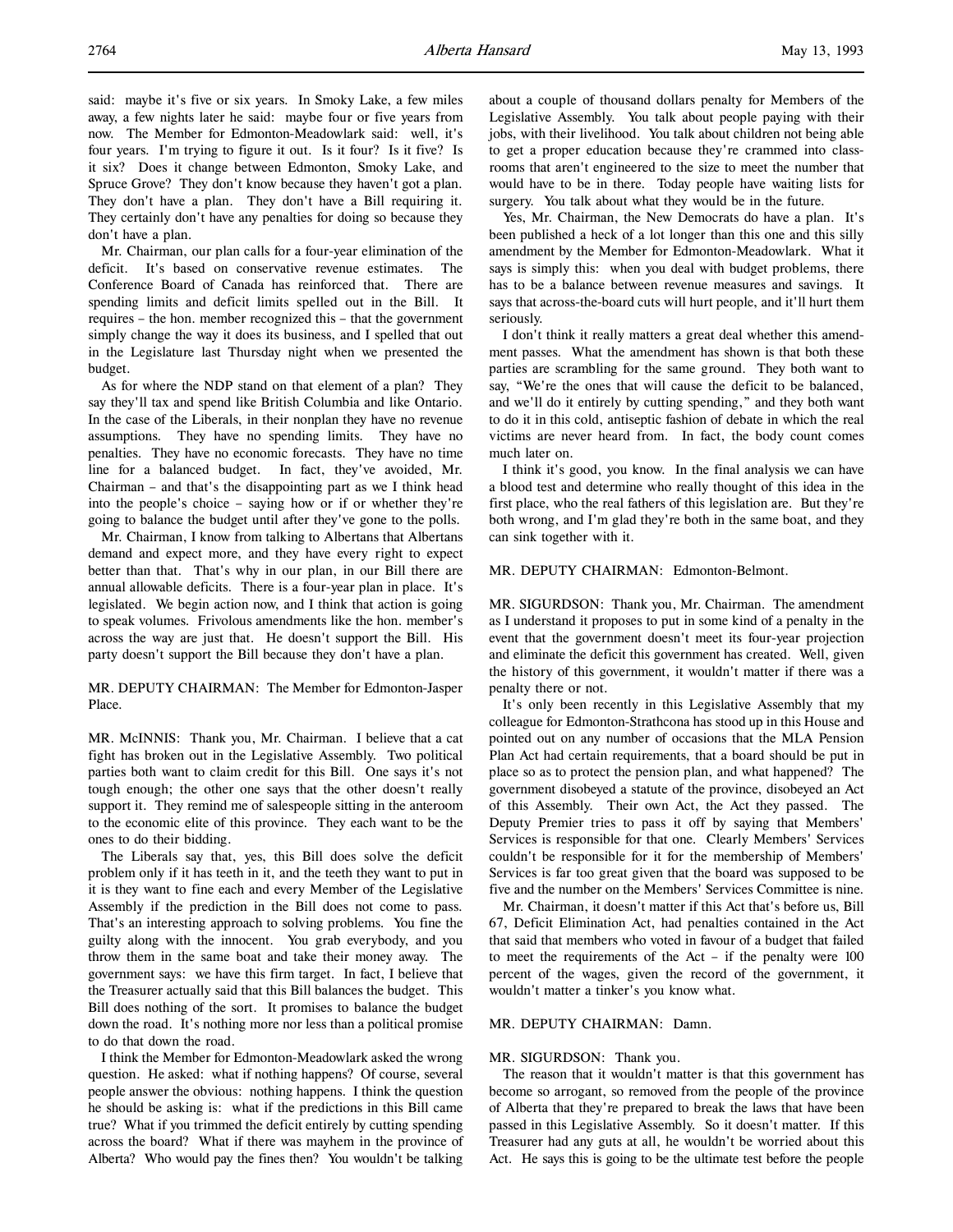# 9:30

MR. GIBEAULT: Mr. Chairman, there are a number of ways of looking at this amendment. Although I don't intend to support Bill 67 for a variety of reasons – we have different views within our own caucus – I want to say that frankly I like the idea of consequences in legislation. I think if we had more consequences to some of the decisions that were made here, maybe the decisions might be a little better and more in the interests of the people of Alberta.

As I said, while I don't intend to support the Bill as such, I think this is a refreshing innovation on the part of the Member for Edmonton-Meadowlark, and I intend to vote for it.

MR. DEPUTY CHAIRMAN: Any other comments with regard to this amendment?

The matter before the House, then, is the amendment to Bill 67 as proposed by the hon. Member for Edmonton-Meadowlark. All those in favour of the amendment, please signify by saying aye.

SOME HON. MEMBERS: Aye.

MR. DEPUTY CHAIRMAN: Opposed?

SOME HON. MEMBERS: No.

MR. DEPUTY CHAIRMAN: The amendment's defeated.

[Several members rose calling for a division. The division bell was rung]

# 9:40

[Eight minutes having elapsed, the Assembly divided]

| For the motion:     |           |              |
|---------------------|-----------|--------------|
| <b>Bruseker</b>     | Gibeault  | Mitchell     |
| Dickson             | MacDonald | Sigurdson    |
| Fox                 |           |              |
|                     |           |              |
| Against the motion: |           |              |
| Ady                 | Horsman   | Pashak       |
| Anderson            | Johnston  | Paszkowski   |
| Bogle               | Jonson    | Payne        |
| <b>Bradley</b>      | Kowalski  | Rostad       |
| <b>Brassard</b>     | Laing, B. | Schumacher   |
| Calahasen           | Laing, M. | Severtson    |
| Clegg               | Lund      | Shrake       |
| Dinning             | McEachern | Stewart      |
| Drobot              | Moore     | Tannas       |
| Elliott             | Musgrove  | Thurber      |
| Elzinga             | Nelson    | Weiss        |
| Evans               | Oldring   | Woloshyn     |
| Fjordbotten         | Orman     |              |
| Totals:             | For $-7$  | Against – 38 |
|                     |           |              |

[Motion on amendment lost]

MR. DEPUTY CHAIRMAN: Any other comments with regard to Bill 67? The Member for Calgary-Forest Lawn.

MR. PASHAK: Thank you, Mr. Chairman. I just have some questions that I'd like to ask the Treasurer about sections 8 and 9 of the proposed Bill. He made a lot of rather general remarks in his response to the amendment proposed by the Member for Edmonton-Meadowlark, but we'll save our rebuttal to that for third reading, where it may be somewhat more appropriate.

Sections 8 and 9 I find rather interesting. It's not that I disagree with those clauses; I'd just like a fuller explanation of what's intended there. It also ties in with another issue that I think could be viewed as a suggestion for the Treasurer in terms of trying to reduce government expenditure, and that's to give a little more weight, perhaps, to the whole issue of using value-formoney audits. It ties in because sections 8 and 9 of the proposed Bill have to do with the Auditor General Act, and there could have been an inclusion in this Bill, this Deficit Reduction Act, I think, to make greater use of value-for-money audits.

Perhaps it's a bit of an aside, but I just noted that in the Calgary Herald this morning there was a discussion of how the city of Calgary Police Service did a value-for-money audit, and it has the potential to save the Calgary Police Service literally millions of dollars in terms of structuring the times at which police officers are called to go into court and this sort of thing, so that they're called into court on days when they're actually working and don't have to come in off duty, so they're not paid overtime. There are lots of ways in which the audit function of the government could be improved.

Anyway, back to sections 8 and 9, which I think might tie in with this. The Bill provides that under section 21 of the Auditor General Act this audit committee that's established under that section

shall report publicly to the Lieutenant Governor in Council on the progress made by the Government towards achieving a balanced budget.

Well, what is meant by "publicly," and how does the Treasurer see that reporting taking place? By "publicly" I guess he means that there will be a statement that will be issued, that will be made available to the media, certainly.

There's a further reference to a public report being made, where it says that the Provincial Treasurer himself "shall report publicly to the Lieutenant Governor in Council." What does he envisage? Making orderly reports on the state of the economy and the progress being made towards reducing the budget deficit?

Also, as part of my comments here, the Auditor General Act I think really does give the audit committee the powers that are expressly spelled out in this proposed Bill. The powers are fairly wide ranging, as I read them. I take it that this is meant to maybe reinforce a specific direction that the audit committee might go in. In addition, this will probably take some extra funding. I don't know what other resources are going to be made available. Oh, it says: to be contained in the Budget Address. Right.

Anyway, I'd just like to hear a fuller explanation, Mr. Chairman, from the Treasurer on these two sections of his proposed Bill.

MR. DEPUTY CHAIRMAN: Edmonton-Kingsway.

MR. McEACHERN: Yes, Mr. Chairman, thank you. The reason I voted against the amendment is that I think this Bill is so bad that it doesn't matter what amendments you put on it; it still would not be worth voting for.

The Bill can be looked at as nothing more than election posturing, in one way. I suppose if that's the case, then that's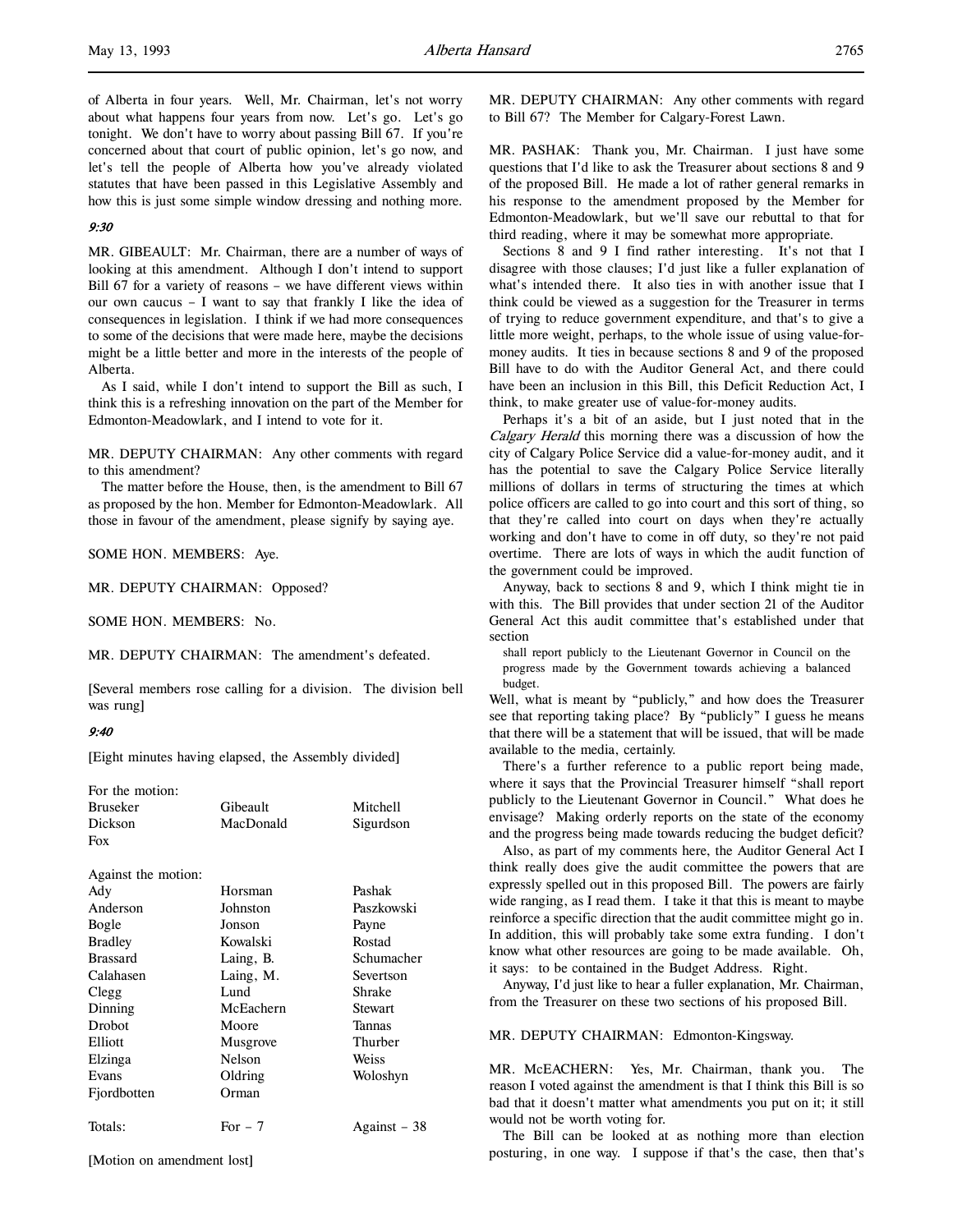probably quite harmless because then it will never come into effect because this government isn't going to get re-elected anyway, in spite of their posturing. The fact is that they lay out a rather vicious schedule of numbers here. They say that in the 1993-94 fiscal year the maximum deficit can be \$2,500,000,000. Now, Mr. Chairman, that's an interesting number that they should choose, because it just so happens that if you divide by seven the approximately 17 and a half billion dollars in deficit that they've stacked up over the last seven years, you get 2 and a half billion dollars a year, so back to average in the present fiscal year.

Now, that of course is back to average from last year, when they decided to have an election and ran an extraordinarily large deficit, \$3.2 billion as a matter of fact. The cuts this year really only roll back \$700 million of the \$900 million in extra expenditures last year from the \$2.3 billion that they tried to claim was going to be the deficit. So really they've done nothing this year except to cut back the excesses from last year. Since they aren't going to get re-elected, they'll never have to implement the other cuts that they've suggested here.

I want to look at it as if they were to be taken seriously, as well. If they are, if these targets – and let's face it; all they are is targets. There's absolutely no plan to achieve the targets. In some ways you could look at it just like the previous Treasurer did in 1987-88, when he set a four-year plan, as he called it, but of course it was just a series of targets, just like this is, to get to a balanced budget in four years. Now, of course, twice along the way he got kind of behind and said, "Well, gosh, it wasn't my fault; you know, it's been kind of a tough year," and moved the target a year ahead, and then a little later he moved it another year ahead. So it ended up being sort of a six-year program. He was so determined to get there eventually – it was really quite laughable, Mr. Chairman – that in the '91-92 budget he actually tried to claim that he got there and said, "Eureka; I have found the balanced budget." Then he comes in and says that we're going to have in fact a \$33 million surplus. Now, when that turned into a \$2.1 billion deficit – and that was not the consolidated figure; that's just the general revenue figure; the consolidated figure is \$2.6 billion – the Treasurer decided to retire from the scene.

I suggest that this Treasurer is on exactly the same course, only I think his career is going to be a lot shorter. He set out some targets, just like the other Treasurer did, but with absolutely no plans of how to get there. Oh, he's going to talk to some Albertans. What it really means is that he's going to download the responsibility on other people to try to achieve his targets. Then if they fail, his sympathy is not exactly what you'd call great. He says, "Well, if you guys don't make it this year, we're going to load those targets on you the next year as well." He uses this to show how tough he is and say, "Boy, we're going to really make sure this happens." There are no escape clauses, he says, no escape hatches.

Well, Mr. Chairman, I've got to disagree with him. If you look at section 6, the subject is special warrants, passed by the Lieutenant Governor in Council. Guess what? Section 6(2)(b) says:

At any time, if, in the opinion of the Provincial Treasurer, the money is urgently required because of an emergency or a disaster.

Therefore, the Treasurer has total control to spend extra money if he wants to, if he thinks there's an emergency or disaster. He doesn't have any tests laid out here, or he doesn't have to consult anybody as to whether there is or not. Just as long as the Treasurer in his mind decides that, yeah, there's an emergency, then he can go ahead and ask the Lieutenant Governor in Council to pass special warrants and spend all the money he likes. So certainly there's not an escape hatch.

#### 9:50

Now, the really serious thing about this budget is that it downloads onto the local government level. It's going to be school boards and municipalities and hospital boards that are going to have to try to live with these silly targets. The fact of the matter is that the Treasurer can't achieve them, and he hasn't got the nerve or the integrity to put a plan in place and specify how these targets will be achieved. He merely says: "It's your problem, school boards. It's your problem municipalities. It's your problem, hospital boards. You meet my targets, and if you don't meet it this year, I'm going to load that target on top of your next year's target for cutbacks." That's why this Bill is so vicious and unfair, and that's why we on this side of the House are going to vote against it. This Bill does not make any sense. It's merely this Treasurer trying to cater to a right-wing attitude that's floating around out there that the way to solve our deficit problem is only cutbacks.

Now, the Treasurer likes to stand up and say: well, you guys on the other side of the House just want to spend, spend, spend and tax, tax, tax. That's sheer nonsense, Mr. Chairman. We have put together a sensible fiscal plan, great detail in it, explaining how we can save some money by repriorizing some things, by cutting some of this government's bureaucracy. This government, as a matter of fact, is one of the most bureaucratic governments in the country, so there's a lot of room for some cuts at the top end of the scale.

You know, when they recently downsized the number of departments, their cabinet, I thought we were going to get some real serious cuts at the top end of the scale. But guess what? In Economic Development we get two deputy ministers and six assistant deputy ministers. All the possible ones that were in all the other departments had to come in to this department. They were supposedly amalgamated into this one department. So we've got this incredible number of bureaucrats at the top of everything that this government does. The real cuts are going to come at the lower end, the people that are actually doing the work. The actual public employees that are really doing the work are the ones that are going to be cut, and services to people are going to suffer, but the friends of the government, the top bureaucrats, are going to stay around and have their big salaries and secure jobs.

Mr. Chairman, the *Edmonton Journal*, in comparing our fiscal plan, which was very detailed, said this:

The biggest difference between the New Democrats and the Liberals, at the moment, is in attention to detail. Opposition leader Ray Martin released a fiscal plan for Alberta this week with 27 suggestions described with admirable precision.

That was in the *Edmonton Journal* on January 23, 1993. I suggest that the Treasurer take a look at it. He's trying to pass off, of course, a lot of nonsense that we on this side of the House are just going to tax everybody. That's not what we said. We were very specific about our taxes. They were very carefully targeted. We talked about surtaxes for those people earning over \$80,000 a year and another level of surtaxes for those earning over \$120,000 a year, very specific upper-income taxes. That doesn't cover most of my friends and the working people of Alberta that I know, so we will not be making a general tax on all Albertans.

We've also noted that there are a number of profitable corporations in this province over a number of years that have not paid their fair share of taxes. In fact, the tax take from corporations compared to individuals has consistently got worse. If you go back a few years, go back to the '50s, it was 50-50 between corporations' income tax and individual income tax. Then in the '60s it was sort of like 60-40, and it's gradually eroded till now we're around 90-10. So corporations are not paying their fair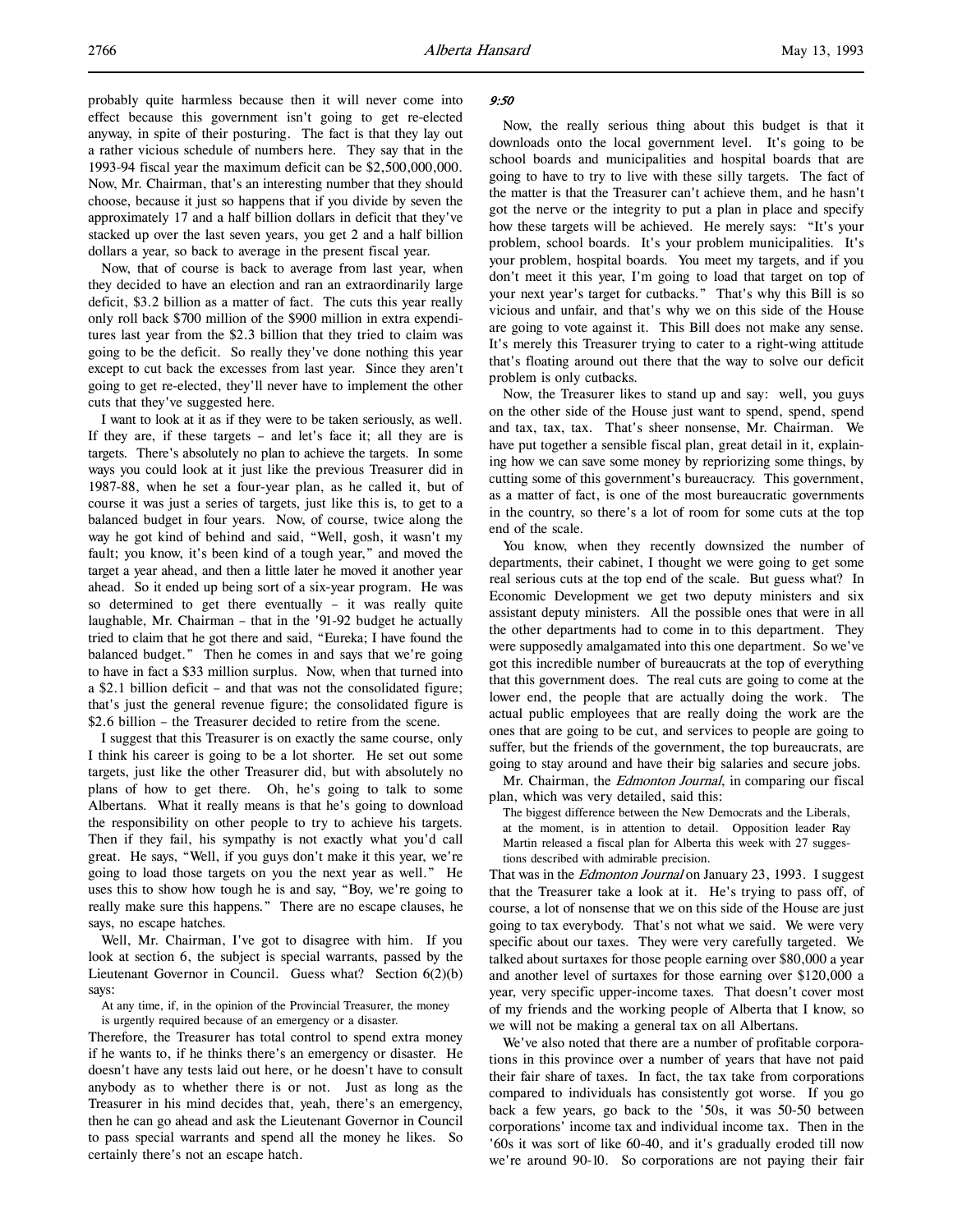share of taxes, and this government knows it perfectly well. Almost every year they have consistently overestimated the corporate tax take to make it look better, but in fact when the numbers come in, they're just not there.

The corporations have not been paying their fair share of taxes, and we have decided to specifically put some more corporate taxes on. One of them is to raise the taxes on financial institutions from 2 percent to 3 percent. Another one is a .3 percent tax on corporations' share capital if they have share capital of a million dollars or more. Also we decided that we should reduce the royalty rebates to a maximum of \$500,000 per company instead of \$2.5 million per company. Now, those series of tax changes and cutbacks in government bureaucracy that we point out could close the deficit by about a billion dollars, and it's well detailed in our statements here.

The Edmonton Journal further went on to say in terms of this fiscal plan of ours:

The New Democrats are firmly opposed to a sales tax. They would overhaul the tax system to achieve a better balance between corporate and personal taxes . . . The Liberals would consider a sales tax . . . The rest of their taxation policy, if they have one, is unclear.

Now, I might say that the government itself, the Tories, are bragging that they can close that deficit gap with no new taxes and just cutting expenditures. I say to the Treasurer that he can't do it, and his corporate friends will force this government, if they get re-elected, into a sales tax as the way to close it. I said the other day in the House: within a year. I guess even the Tories might not have the gall to do that within a year, but within the term of their next mandate, probably in about two years, their corporate friends will insist. The hue and cry about the fiscal deficit will be so great and the cuts to education and health care that would be necessary to achieve these targets would hurt so much that there would be social unrest in this province of a level that even the business community would turn on this government and say, "Bring in a sales tax." You know that's what you will do, that's what they will insist on, and that's exactly the direction we will see if this Tory government is re-elected.

On the other hand, our party is prepared to attack that deficit by looking at some savings and efficiencies in government and raising some very specific, targeted taxes. We make no bones about that. We're prepared to do that. We also think if you're going to close that deficit gap, you have to look to putting more people back to work, and at least we have some ideas on how to do that.

This government's plan that they brought in a couple of weeks ago is mush. For example, there is absolutely no mention of any possibility of increasing the amount of money to local municipalities for grants to do local projects, to build local infrastructures. Even the federal Tories are talking about it, and the New Democrats at the federal level have been talking about it for a long time: right across Canada an assault on creating jobs by municipal infrastructure works. Let the municipal governments do the work. Let them hire the local people. Let them get the economy moving because they know the projects they want to do in their local areas, but have a partnership of municipalities, provincial governments, and federal governments paying for it. Mr. Chairman, everybody but this government seems to recognize the value of that. That would be a start on putting some people back to work.

Of course, there are other things you have to do too. You have to assume that the wave of the future in terms of job creation is small businesspeople and local economic initiatives. The federal cousins of this government have sold this country out long enough and far enough down the road to economic disaster, and what we have to do with their free trade deals is start seeing what we can

do for ourselves at the local level. Small businesses will be the key. There's an area where this government makes a mistake and where the Liberals make a mistake. Because of the total disaster of this government's economic policies so far and their total failure to be able to pick winners, both parties have decided no more money from the government for small businesses. Now, this government hasn't had the gall or the guts yet to actually come right out and say that they're going axe Alberta Opportunity Company, for example, but the Liberals have, and it's a mistake, Mr. Chairman. The future jobs in this country, just like over the last 10 or 15 years, are going to be created by small businesses in the local communities hiring local people who will pay local taxes to help to finance the education, health care, and municipal works that are needed.

10:00

The other arm in this job creation strategy, of course, has to be a great emphasis on education. Although this government held the axe back on education this time around because there's an election coming, they will not achieve their target of a \$2.2 billion deficit if they go ahead with those targets, and the only way of attacking the deficit is cutbacks in expenditures. If that's the only weapon in their arsenal, then they will have to cut education because it's one of the major costs.

They will not only have to cut education; they'll have to cut health care and municipal grants because those three are the big ones. Of course, if you cut them fast enough and put enough people on welfare out of those three departments, what you end up with is more people on welfare and the welfare bill goes up. Now, you'll get one year of relief in between because they'll get some UIC and be on the federal tax base. Mr. Chairman, I submit to you that most Albertans don't feel very good about paying federal tax either. So if the federal deficit goes up and they've got to pay more federal tax, then the people of Alberta are going to be no more happy with that than they are seeing more people on welfare and a bigger welfare bill every year. Last year the welfare bill was an \$85 million overrun, nearly a 10 percent overrun.

If you just continue to cut back as the only method by which you're going to close the deficit in this province, you are going to put us further into debt. Even the Conference Board of Canada said – it was reported in the papers yesterday in the Financial Post, for example, plus some others - that if all the provinces across this country decide to run tight budgets, deficit-fighting budgets, then we're going to see a prolonging of this present recession that we're in and in fact maybe even a depression.

So, Mr. Chairman, this Bill is all wrong. This Bill does not make any sense. The Treasurer should scrap this Bill. I guess if he doesn't, it'll be up to us after the next election to do it.

MR. DEPUTY CHAIRMAN: Provincial Treasurer, do you have any further comments?

MR. DINNING: Only to respond briefly to my colleague from Calgary-Forest Lawn, who asked I think some very good questions as they relate to sections 8 and 9 of the Bill, Mr. Chairman. The feeling was – especially if you look at page 34 of the Financial Review Commission's report. As their last recommendation, they recommended that

the Audit Committee, established under the . . . Act, should be charged with the responsibility of monitoring and reporting to Albertans on a yearly basis the government's progress in implementing these recommendations. The Auditor General would be requested to assist in this responsibility.

So in keeping with many of the recommendations which the government accepted in the Financial Review Commission report,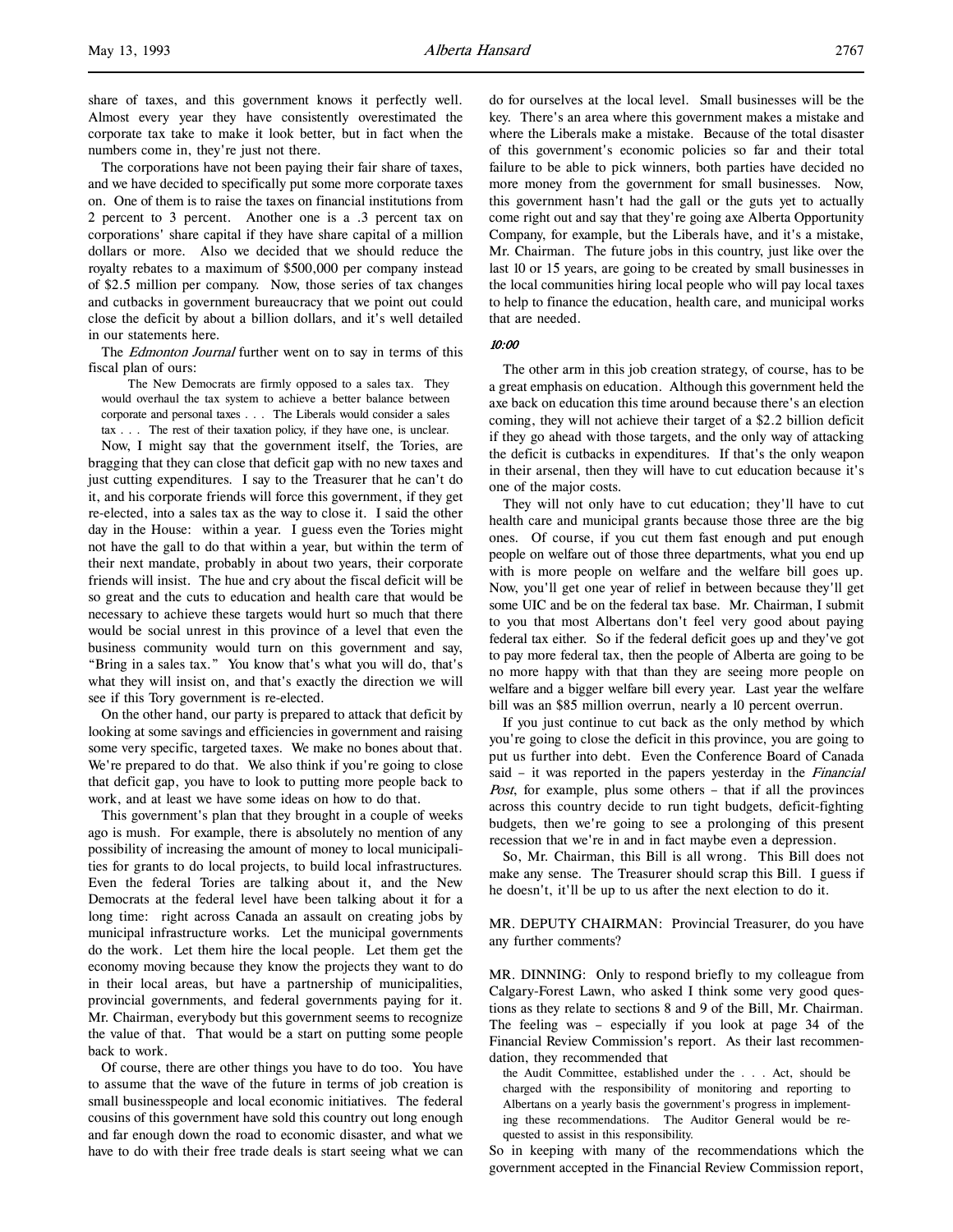which came out 31 days before the budget came down, we've incorporated that final recommendation into the Bill, notwithstanding the broad powers that the hon. member pointed out in the Auditor General Act.

Mr. Chairman, the hon. member also raised the question of reports, reports on progress, and the requirement in section 9 that there be reports on progress. That's again very much in keeping with the Financial Review Commission's report, which called on the government to report regularly, publicly as to how well we were on track and what actions we were going to take to stay on track if we found ourselves, after a quarter or two, off track.

I would encourage the hon. member – I know this is a thick and very comprehensive document that was filed last week. I'm serious when I ask members to go to pages 127 to 132, where I would turn the hon. members' attention to some basic fundamental changes to how we would approach government, especially at the bottom of page 128 where we're calling for a change in the structure, Mr. Chairman, where we would in fact call on agencies and those receiving significant government funding to prepare three-year business plans that focus on program objectives, that focus on financial plans and means of measuring outcomes. At the bottom of page 128 we also call on the Auditor General

to assist, with existing resources, in establishing benchmarks to help all . . . departments and agencies compare their performance against that of the best equivalent organizations in the world from both the public and private sectors. We will ask the Auditor General to conduct sector-based audits covering, among others, health, education, social services and agriculture. These audits will compare performance to costs. Findings will be reported to the Legislative Assembly on an ongoing basis.

So we've taken much of what the hon. member, the chairman of Public Accounts Committee, has recommended, and that is incorporated into a fundamentally different approach to government.

There are only so many things you can legislate and spell out in the Budget Address and in the budget document. The document, in fact, goes beyond the address and makes commitments to those kinds of fundamental changes. In fact, they change the very notion of how you think about what government does and what business it should be in.

I welcome the hon. member's interest, especially in those I think two very important sections of the Act where the whole notion comes back to accountability and accounting to Albertans on a commitment made and a commitment kept, and the Act requires that.

HON. MEMBERS: Question.

[Title and preamble agreed to]

[The sections of Bill 67 agreed to]

MR. DINNING: Mr. Chairman, sir, I move that the Bill be reported.

[Motion carried]

MR. DEPUTY CHAIRMAN: The Deputy Government House Leader.

MR. EVANS: Thank you very much for recognizing me, Mr. Chairman. I would move that the committee do now rise and report.

[Motion carried]

[Mr. Speaker in the Chair]

MR. MAIN: The Committee of the Whole has had under consideration certain Bills. We report Bill Pr. 17 and Bill 67 and Bill Pr. 27, with some amendments. We report progress on Bill 216, Mr. Speaker. I'll table copies of all amendments considered by the Committee of the Whole on this date for the official records of the Assembly.

MR. SPEAKER: Does the House concur in the report?

HON. MEMBERS: Agreed.

MR. SPEAKER: Opposed? Carried.

# head: Government Bills and Orders head: Third Reading 10:10 **Bill 66**

# Members of the Legislative Assembly Pension Plan Amendment Act, 1993 (No. 2)

[Adjourned debate May 12: Mr. Weiss]

MR. SPEAKER: The Minister of Environmental Protection.

MR. EVANS: Thank you, Mr. Speaker. Notice having been given by my colleague the Government House Leader, I wish to move on his behalf

that debate on third reading of Bill 66, Members of the Legislative Assembly Pension Plan Amendment Act, 1993 (No. 2) shall not be further adjourned.

MR. SPEAKER: Having heard the motion, those in favour, please say aye.

SOME HON. MEMBERS: Aye.

MR. SPEAKER: Opposed, please say no.

SOME HON. MEMBERS: No.

[Several members rose calling for a division. The division bell was rung]

[Eight minutes having elapsed, the Assembly divided]

| For the motion:     |           |              |
|---------------------|-----------|--------------|
| Ady                 | Evans     | Paszkowski   |
| Anderson            | Jonson    | Payne        |
| Bogle               | Klein     | Rostad       |
| <b>Brassard</b>     | Kowalski  | Schumacher   |
| Calahasen           | Lund      | Severtson    |
| Clegg               | Main      | Tannas       |
| Dinning             | Moore     | Weiss        |
| Drobot              | Musgrove  | Woloshyn     |
| Elliott             | Orman     | Zarusky      |
| Elzinga             |           |              |
| Against the motion: |           |              |
| Bruseker            | Laing, M. | Mitchell     |
| Dickson             | MacDonald | Pashak       |
| Fox                 | McEachern | Sigurdson    |
| Gibeault            |           |              |
| Totals:             | For $-28$ | Against – 10 |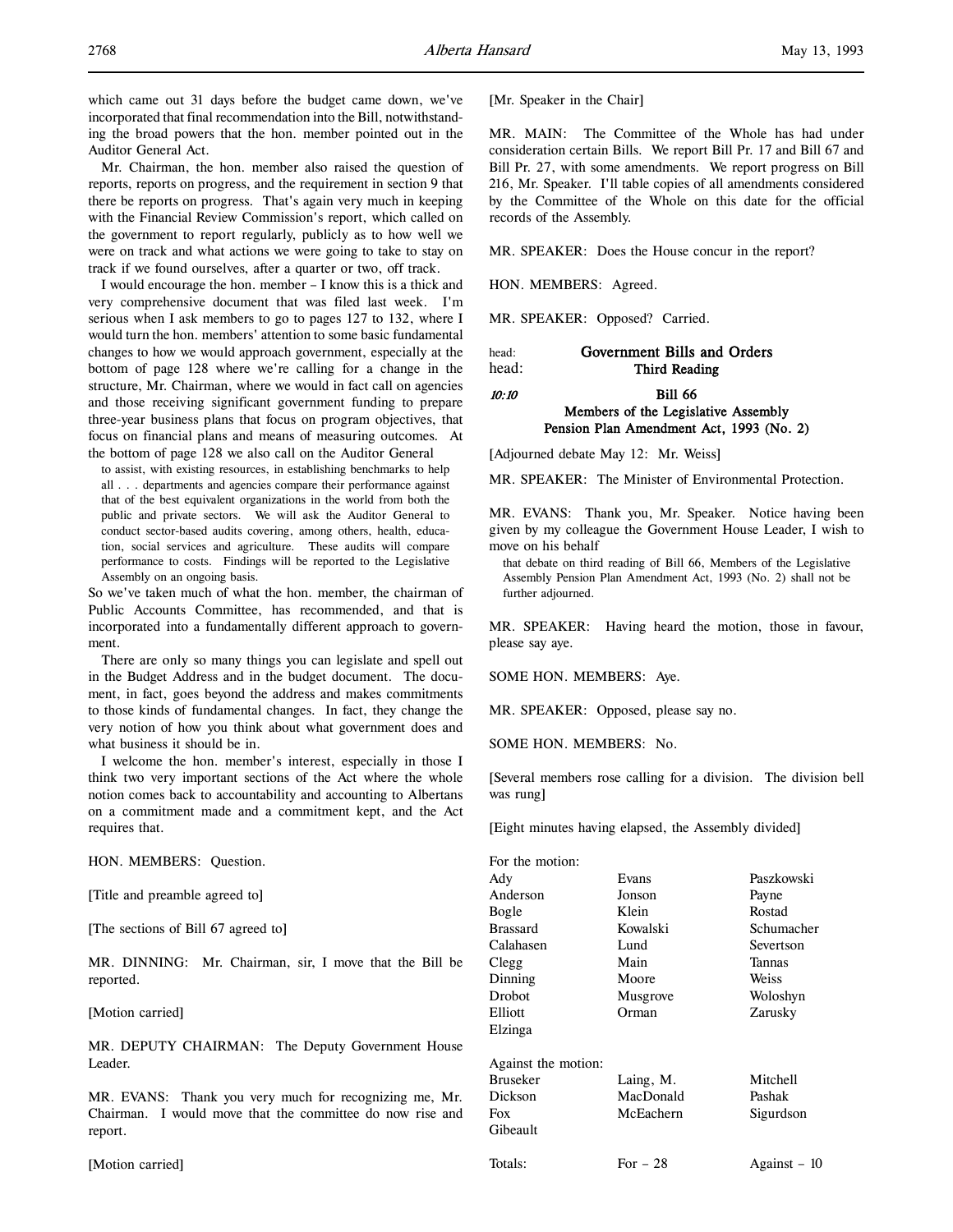[Motion carried]

## 10:20

MR. SPEAKER: The hon. Premier.

MR. KLEIN: Thank you, Mr. Speaker. I wish to move third reading on Bill 66. I note with a great deal of interest the opposition's vote on this particular matter, that they have voted against having a pension. That's very significant.

Mr. Speaker, we pay attention and we listen. When I go back to December 5 of 1992, I start to think about the way we have listened to Albertans. They said that they wanted a new government, a new tone, a new style, people who would pay attention and listen, and I think we have opened up government like it's never been opened up before. They said they wanted to reduce the size of government, and we said we would do that, but we would start at the top. We did that by reducing the size of our cabinet from 26 to 17, not just reducing bodies from cabinet but consolidating portfolios. We said there would be a trickle down into the public service. With that elimination of cabinet ministers, we eliminated something like nine deputy minister positions off the top, and it continued down through ADMs and managers and line managers to the point where we have eliminated in the public service 2,750 positions – not in a brutal way, as the Liberals suggested, but in a human way, by saying we would offer these employees the opportunity for voluntary severance packages, early retirement, job-sharing opportunities. That occurred. That was something we said we would do, and you know what? We did it. No strikes, no protests in front of the Legislature Building, but a nice, gentle, human way of doing things. We said we would do that and we did it.

We said also that we would demonstrate leadership, and the way we did that was cutting ministers' salaries, including – he's not here – the leader of the opposition's salary by 5 percent . . .

MR. SPEAKER: Order.

MR. KLEIN: Sorry. . . . and my salary.

# Point of Order Relevance

MR. GIBEAULT: Point of order, Mr. Speaker.

MR. SPEAKER: Point of order.

MR. GIBEAULT: *Beauchesne* 459 on relevance. While this is a fascinating repetition of recent government action, what does it have to do with Bill 66, the MLAs pension plan Act?

MR. SPEAKER: Well, thank you, hon. member, for your studious intervention, but as with a number of members from your own caucus and various Bills, Speakers in the Chair allow speakers who are presenting some leeway in terms of getting launched into background material before they come to the relevance of the debate.

MR. McEACHERN: Not third reading. Remember?

MR. SPEAKER: I'm really pleased to know that you in particular, Edmonton-Kingsway, are starting to pay attention to the rules. [interjections] Order.

Now, Premier.

# Debate Continued

MR. KLEIN: Sir, it all comes down to a matter of saving public dollars. That point will be reached as I go through my debate, Mr. Speaker.

We have cut the salary of ministers, as I said, by 5 percent, the salaries of senior public service employees, deputy minsters, and their equivalents by 2 percent. We have instituted a policy of examining all the boards, authorities, commissions, public service agencies, Crown corporations to find out if they're needed; if they're needed, how they can be streamlined; if they aren't needed, how they can be eliminated; and yes, which of those can be put off into the private sector. We said we would do that, and we have done that under the auspices of the Deputy Premier, who has been in charge of the reorganization of government.

We said we would start a four-year program of eliminating the deficit by reducing it in the first year, in the second year, and in the third year, and by the fourth year eliminating that deficit. You saw the Provincial Treasurer put forth a program in this House that really took the first step toward that process.

We said we would put in place an economic development program that would accommodate the private sector in terms of the private sector creating new jobs, to create the environment – not government creating new jobs – for the private sector to create new jobs, 110,000 new jobs by fiscal 1996-1997. We have done that, Mr. Speaker.

We also said that relative to the hon. Deputy Minister's Bill we would deal with pensions. Well, we tried through Bill 62. That wasn't enough, although that was in accordance, absolutely in accordance with everything the opposition said they wanted to do. To get an independent committee, they were all part of the scheme. They were all part of the scheme when they increased their salaries. They were all part of it to increase the salaries by 29.8 percent – let's call it 30 percent – to increase the pensions. I can recall the comments of the hon. Member for Edmonton-Whitemud, who is not here. [interjections] Well, sir, can I refer to Hansard? I can refer to Hansard - I don't know the exact page, but I'm sure the Clerks will find it – where he said no person, no individual who is part of this process should take this as any part of political gain. This should not be for political gain. This is something that we deserve. I'm paraphrasing out of Hansard, and we'll get the exact reference, Mr. Speaker. They were all part of it.

Now that this election fever is looming – and that election may be called tomorrow. Tomorrow.

#### 10:30

MR. McEACHERN: Today?

MR. KLEIN: Tomorrow. Mr. Speaker, I'm going to call an election tomorrow or perhaps the next day or perhaps next week. Now that they sense this, they're not all of a sudden part of the scheme. They're not all of a sudden part of the scheme, and the \$1.7 million man is no longer part of this great scheme. They're no longer part of the scheme. He only wants \$1.5 million. Well, there are 29 members of my caucus and I don't know how many members of the ND caucus and the Liberal caucus who will get nothing. Absolutely nothing. Because of the wage increase they put in place for themselves, ourselves, we have said as a caucus and as a government that we're perfectly capable as free enterprisers, as good thinking people understanding the needs and the desires of other Albertans, to look after our own pensions. They don't understand that. They don't understand that.

MR. MITCHELL: Boards and extra pay and extra trips and . . .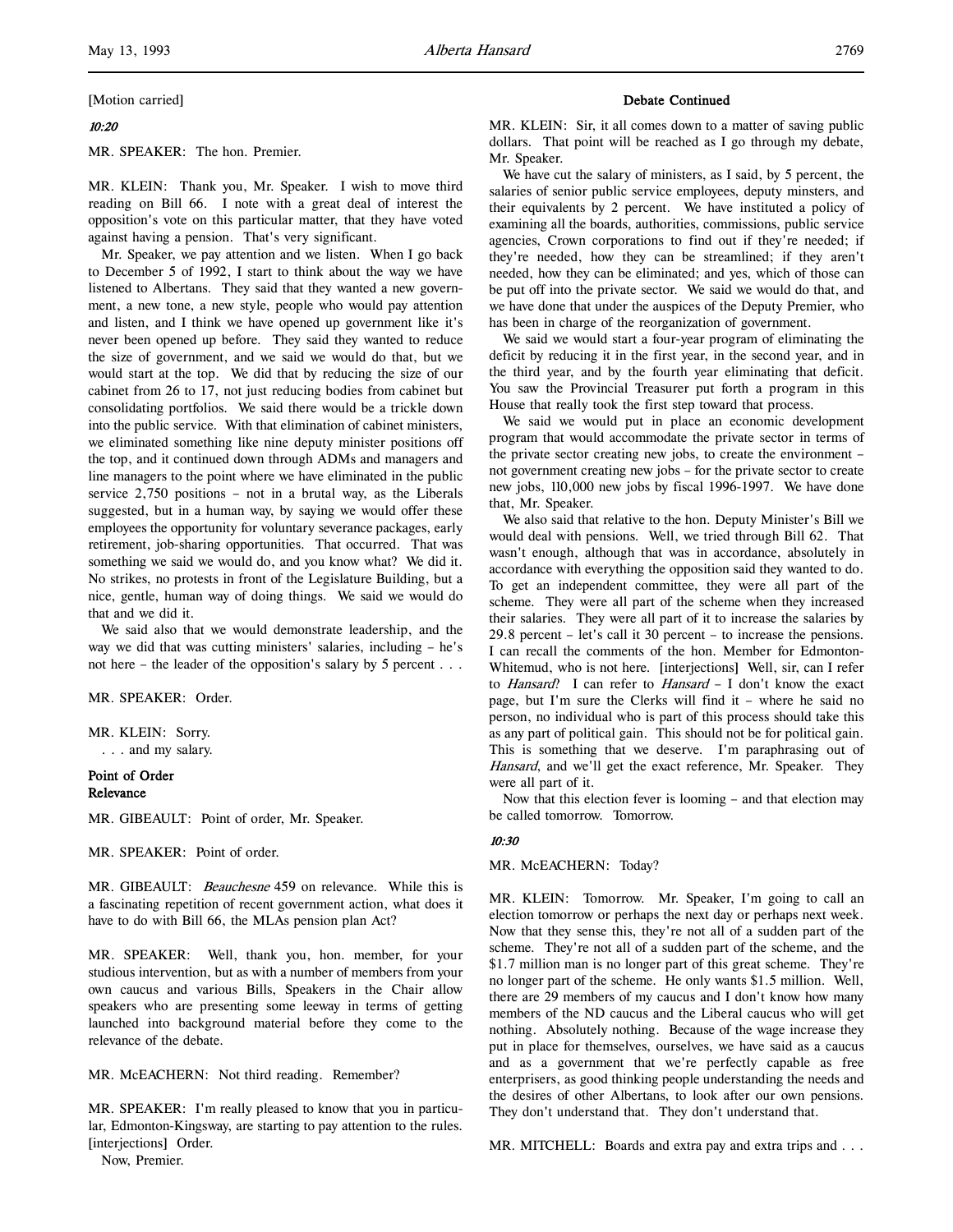MR. SPEAKER: Order. [interjections] Order.

MR. KLEIN: Well, Mr. Speaker, we're getting a lot of hooting from the man across the way. Since we're in an election mode perhaps, maybe, possibly, I'll refer to the man of Principal, the man who excludes from his résumé the fact that he was with Principal corporation, the man who says what is wrong with this government but has all the documents pertaining to a particular fact that pertain to this particular government but has excluded this – absolutely excluded this – from his résumé. This is the man of Principal. But he's also the individual who wants his pension on top of everything else.

You know, this pension thing is an interesting concept, and it's less of an issue in this Legislature than it is in Legislatures throughout the country. I had the opportunity of attending the British Columbia Legislature with my hon. friend the Deputy Premier, and we sat on the floor of the Legislature. It's the first time – and it was a little unnerving to sit, you know, in a whole caucus of NDs. I'll tell you how nervous the NDs are, and this is a true story. I'll give testimony to this, even on the Mormon Bible, but I will give testimony to this. Mr. Speaker, the Provincial Treasurer came by, patted my friend here on the shoulder, and said: for God sakes, will you get off that pension s-h-i-t. I mean, these are the NDs. They're really, really concerned about their pensions. They love it. They love the pensions. Quite true.

There is no other government in the country that has the courage, that has had the foresight to see that this is going to be an ongoing problem and to say, "We're going to scrap it; we're going to get rid of it; it's gone," and the only people who want to save it are the Liberals and the NDs plus their counterparts in every other jurisdiction in this country. All of our caucus, Mr. Speaker, have said that we're willing to look after ourselves. We earn enough money to look after ourselves. It's only that side that wants to keep the pension plan.

If they have any doubts, all they need to do is to check all their colleagues in Ontario, in Saskatchewan, in British Columbia, in Newfoundland. Ask Mr. Wells. I would ask the Liberals to ask Mr. Wells: do they still want their pension plan? Of course they do. They don't want the same pension plan as the hon. Member for Calgary-Buffalo would suggest. No. They want their rich, expensive pension plans, and they're telling me as the Premier of this province: get out of this pension stuff, lay off this pension stuff. I can't believe it, Mr. Speaker.

I can't think of any other jurisdiction, any other government with the courage, the fortitude, and the desire to get out of something that is so contentious, as this government. We have put forward a Bill that says, "Folks, we're out of this thing; no more – no more – pensions." We are capable as legislators and as individuals of this province, as are 70 percent of other individuals in this provinces – farmers and pharmacists and doctors and lawyers and small businesspeople – to look after ourselves.

Sir, I ask that everyone in this Legislature support this Bill, the Bill that says that we are going to look after ourselves. Thank you.

MR. SPEAKER: Vegreville.

MR. FOX: Thank you, Mr. Speaker. I sincerely wish that I and members on this side of the House could support a Bill that makes important and dramatic changes to the MLA pension plan in the province of Alberta, because that is indeed something that we have been advocating for a long time in the province of Alberta.

The fact is, Mr. Premier and members of the Conservative government, Bill 66 does not make substantial changes to the MLA pension plan. Bill 66 is a transparent, cynical, and totally deficient piece of legislation that does not remove the MLA pension plan, does not eliminate the MLA pension plan. In fact, it perpetuates a situation where taxpayers of Alberta will have to endure for years the abuse that has come as a result of the generosity of the Alberta MLA pension plan, abuse somewhere in the neighbourhood of \$35 million to \$40 million over the lifetime of the MLAs who will benefit from this pension plan.

# 10:40

It's wrong of the Premier to stand there in his place and pretend that the Bill does anything of substance with the MLA pension plan. I know he likes to brag that this is eliminating altogether the MLA pension plan, and we've challenged other governments to eliminate the MLA pension plan. Well, in fact, that's the most cynical aspect of this Bill, Mr. Speaker, because that's what they've done in order to deflect attention from the fact that they've failed to deal sufficiently in a dramatic and hard-hitting way with the benefits that outgoing MLAs will enjoy as a result of the pension plan established by Socreds and enriched by Conservatives over a large number of years.

Mr. Speaker, the Bill does not deal effectively with retroactivity in the way taxpayers want us to deal with it. It fails on all counts. I know the Premier would like to pretend that it brings in a 25 percent cut to MLA pensions. We've proved that to be totally wrong with facts and figures. In fact, for the most generous of pensions in the Alberta Legislature it amounts to a 4 or 5 percent cut, not a 25 percent cut.

I think that's a shame, because we had a chance to do something meaningful. We had a chance to do something meaningful here on the floor of the Alberta Legislature on behalf of the people of the province of Alberta, to send a signal to people that because times are tough in the province of Alberta, because we need to reassess our priorities, because we need to set an example for the people of the province of Alberta, we're prepared to make cuts at the top, dramatic cuts at the top, by making responsible retroactive changes to the MLA pension plan. There are several ways that it could have been done in a way that would have been much more dramatic and fair to the taxpayers than what Bill 66 accomplishes, if it indeed passes this evening or tomorrow. Well, this evening, Mr. Speaker, because like so many other Bills in the Legislature, it's under closure. Under this new, open, caring, and listening regime, debate is repressed at almost every stage.

Mr. Speaker, if the government had only done what we wanted them to do – and that is to make the MLA pension plan live up to the terms and conditions that were in place March 20, 1989, when hon. members were elected to this Assembly – then it would be doing what the people of Alberta wanted to do. It would not be denying anybody anything that was in place when they made a decision to seek election, when they made a decision to extend their career in politics. Indeed, in effect, when they got elected in March 1989, what we wanted was to see rules in place that reflected not only the benefits that people expected when they were elected in 1989 but the salaries that were in effect in 1989.

The Premier seems to miss the fact that, yes, indeed the Peat Marwick study said that MLA salaries are more or less commensurate with the responsibilities. That's as a result of some decisions made in 1989. But it made the pension plan an abuse, an abuse of common sense, an abuse of the taxpayers' pocketbook, because it turned what was prior to that basically a deferred income scheme into a pension plan with enormous benefits that accrue to people far beyond what they contribute to the plan. Indeed, Mr. Speaker, it can be shown with figures that some Members of the Legislative Assembly – and I cast no stones,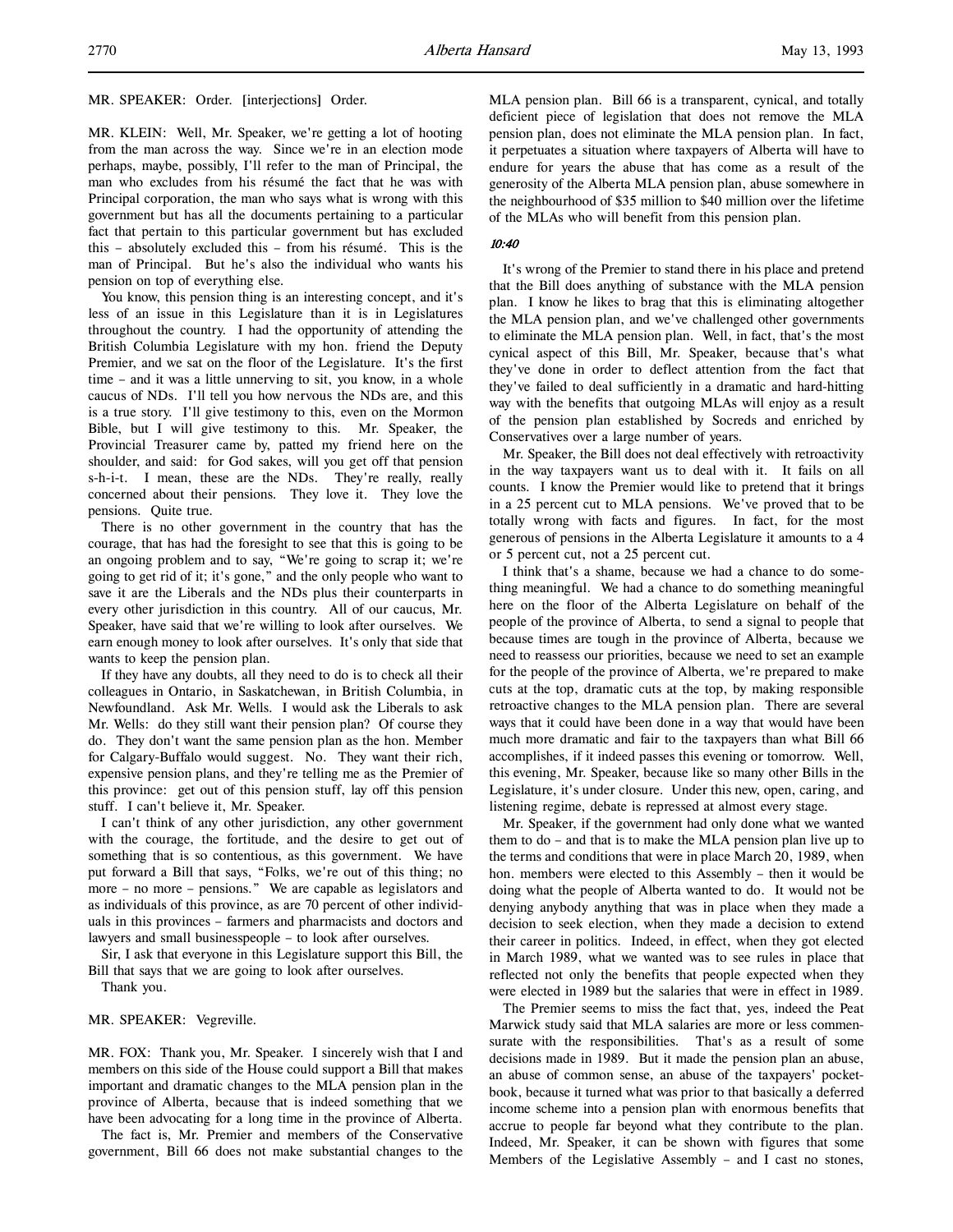because I don't hold anyone responsible for the rules that were in place before they came to this Assembly – will be in a position where they will have collected more from the plan in a few short months after retirement than they contributed in years of service in the Alberta Legislature. As a member of this Assembly I cannot defend that. I can't defend that.

The Premier stands in his place and implies that the hon. Member for Edmonton-Norwood is being cynical by proposing changes to the plan. Well, in fact, the hon. Member for Edmonton-Norwood and every member of this New Democrat caucus that's eligible for a pension stood in this Assembly and voted in favour of retroactive cuts that would . . .

MR. KLEIN: How much?

MR. FOX: Forty percent. Forty percent is what the retroactive cuts would amount to if you guys had the courage to pass this Bill with amendments that would put in place the terms and conditions, including salaries, that were in effect in 1989. There was a standing vote in the Assembly, and they voted it down, Mr. Speaker. Let the record show that.

I want to explain to the Premier why I and members of the New Democrat caucus are concerned about this, Mr. Speaker, and it relates to other concerns that I've raised in this Assembly. I believe we have a long way to go to restore trust and credibility to the democratic institutions in this province and to the men and women that are elected to serve. We have a long way to go before we can help Albertans have faith in their system and the people who work within it, to encourage them to participate and be involved and make this democratic system work and prosper. The way we do it is by trying to restore credibility to ourselves as individuals. There was some action taken two years ago through the passage of the conflict of interest law. It took a long time to get up and acting, but eventually that happened.

We still need to take dramatic and tough action on the issue of MLA pay perks and pensions, and that has not been done by the Members' Services Committee hiring Peat Marwick at great expense to do an analysis, Mr. Premier. What is needed, in fact, in the province of Alberta – you know, on one of the days when you thought out loud, you even alluded to the possible benefits of an independent commission. The first principle, Mr. Speaker, is to establish that we need an independent review of the role and responsibilities of MLAs and an independent process to establish salaries and benefits that are fair and reasonable. Now, we've argued that position consistently in the Alberta Legislature. The Liberals at one point were against it; now they're on side. The Conservatives are against it; sometimes they're on side. But that's the basic principle upon which our reforms are proposed, that it needs to be reviewed and established by an independent commission, that it is unacceptable for MLAs to establish their own remuneration.

AN HON. MEMBER: Peat Marwick.

MR. FOX: Peat Marwick did not establish MLA salaries and benefits, Mr. Speaker.

MR. SPEAKER: Order, hon. member. Through the Chair.

MR. FOX: Peat Marwick did not establish MLA salaries and benefits. They did a review. They provided a study for which they were paid, and people are cynical about the process.

We advocated setting up a legitimate independent review of the role and responsibilities and a process that would establish salaries commensurate with the responsibilities and an updating review kind of mechanism that would remove that responsibility from Members of the Legislative Assembly, Mr. Speaker. I think that alone would have done a lot to restore credibility, but it's not enough. We have to give some instructions to that committee that make it clear to them that we do not want benefits and salaries that are out of line with the private or public sector, that are unreasonable in modern conditions.

That means establishing a pension plan that is based on contributions, a defined contribution plan, perhaps, or the schedule A plan referred to by the hon. Member for Calgary-Forest Lawn, a plan that ensures that a member's benefits are based solely on what he or she contributes and not a penny more.

MR. KLEIN: Perfect.

MR. FOX: The Premier says "perfect," Mr. Speaker, yet he's bragging to Albertans about scrapping the plan. To have a responsible plan would be something they could have done that's useful. But clearly the existing plan in its current form had to be scrapped. I commend him for that; it had to be scrapped. But it could have been replaced with something reasonable. I submit that the Premier scrapped it altogether to hide the fact that he failed to deal with courage and conviction in a retroactive way with the excessive benefits retiring members of the Alberta Legislative Assembly will enjoy.

I tried to reiterate arguments for members of the Premier's caucus that were not disparaging of the effort or the time or the commitment of long-serving members of this Legislature, who put in time and contributed to the plan and made contributions to the people of the province of Alberta. I'm proud to stand in my place and stick up for the record of many fine men and women on the government side who worked long and hard, but that does not mean, Mr. Speaker, that they deserve benefits that are wholly out of line with their contributions to the plan over the years. That discrepancy occurred as a result of the salary decisions made in 1989, and I submit that the only responsible thing for this government to have done – and had they done it, I would have voted in favour of this Bill at third reading – would have been to roll back the pensions so they were based on the terms and conditions and salaries in place in 1989. Clearly they didn't do it. I don't know. He's smiling about 40 percent; maybe it's 38. I don't have the exact calculation, but it would be easy to figure.

Mr. Speaker, we should have been aware a long time ago that this was going to be an issue. We all remember back in  $1990...$ 

AN HON. MEMBER: Where were you?

MR. FOX: I was in the Alberta Legislature like you, although I'd had four year's experience by then.

MR. SPEAKER: Order please, hon. members. Through the Chair.

#### 10:50

MR. FOX: Mr. Speaker, certainly through the Chair.

In 1990 the National Citizens' Coalition published widely in newspapers across this country a list of the MPs in Canada who were benefiting because of what they called "trough day." It was that day in September when those MPs who had been elected twice, for at least six years, became eligible for the gold-plated MPs' pension plan. They called it trough day, and it was signaled as a very important day in Canada. I had discussions with my colleagues at that time. "You know, there's going to be a day they'll call trough day in the province of Alberta, and that will be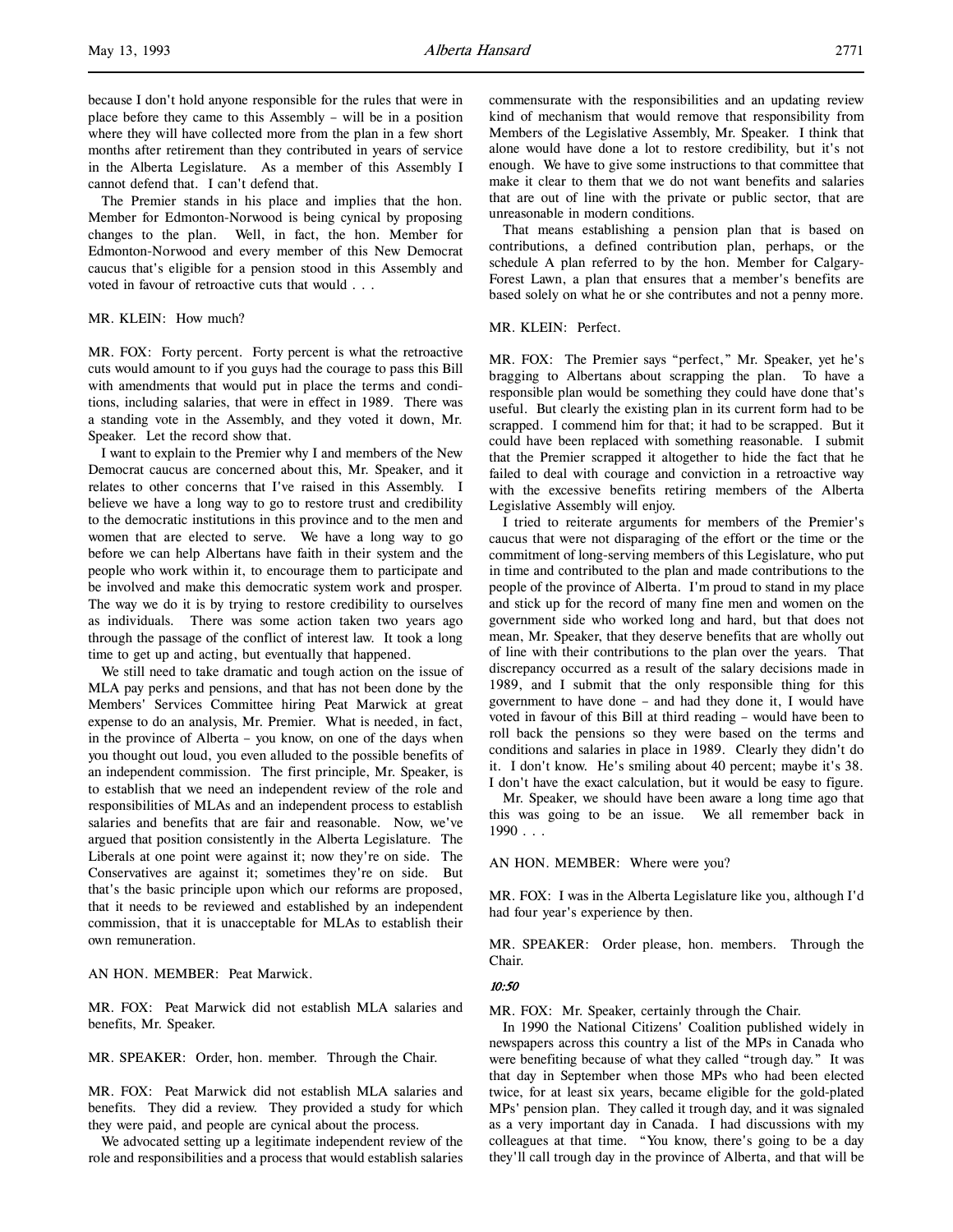That's when members of the New Democrat caucus started working in earnest to develop a series of proposals that would restore trust and credibility to the democratic institutions and the men and women elected to serve, Mr. Speaker. We worked on it over a period of months. We issued a paper, tabled in this Legislature, called Fair, Open, and Honest Government. It included several recommendations on how to make important, substantial changes to the MLA pension plan, indeed the whole process by which MLA salaries and benefits are established. The government chose not to listen to the things we proposed at that time, and the issue sort of evolved over time.

The genesis of the issue would have to include a Bill by the hon. Member for West Yellowhead on so-called pension doubledipping. It's not something anyone seemed to be aware of or care much about at the time, but we put it on the political agenda, made it an issue. Indeed, the former Premier of the province of Alberta, the former Member for Stettler, said in this Legislature over a year ago that the government was committed to ending pension double-dipping. They could have done it then, Mr. Speaker, but they didn't. They could have done it when they said they were going to do it, but they didn't. They could have saved the people of Alberta – I don't know – \$100,000 or \$200,000 that has gone out under that scheme in the last 12 months, but they didn't. They didn't have the political courage to do it. The Premier got elected – I'm looking at you now, hon. Deputy Premier; was it December 5, 1992? – and said that double-dipping was no longer acceptable, but apparently it's acceptable long enough to keep benefits accruing to people. I submit that this Premier and his government have demonstrated time and time again that they don't have the courage or conviction to deal with these issues. I wish they did, because then we could support the Bill.

In dealing with these issues, the Liberal caucus – to his credit, the Member for Calgary-Buffalo came out with the notion of creating a defined contribution plan rather than a defined benefit plan. I give him credit for that. We worked extensively with the Member for Edmonton-Strathcona and a committee in our caucus, a good government committee, to deal further with the issue of pay perks and pensions and came up with a ground-breaking document, a series of tough-minded but fair proposals to reform MLA pay perks and pensions. It's called Restoring Trust, Mr. Speaker. It's one of the eight detailed, thoughtful, forwardlooking policy documents tabled in this Legislature – well in advance of their phony baloney budget – by the Leader of the Official Opposition that outlines the New Democrat plan. It's called Restoring Trust. I would encourage all members of the government to read it, because there are at least a dozen solid recommendations about how we could take dramatic, thoughtful action about MLA pay perks and pensions in a way that not only would convince Albertans we are serious about their concerns but would reduce the burden on taxpayers and let them know we're doing everything we can to cope with . . .

MR. DINNING: You wanted to increase the burden.

MR. SPEAKER: Order.

MR. FOX: Oh, that's absolutely not true. Absolutely not true. If the MLA pension . . .

MR. DINNING: He doth protest too much.

#### MR. SPEAKER: Order.

MR. FOX: Reduce the burden on taxpayers, Mr. Speaker. Reduce the burden on taxpayers. Make legitimate – legitimate – and substantial retroactive cuts to the generous MLA pension plan, and if a plan is established in the future, make sure benefits accrue based only on contributions made, not a penny more. It's called Restoring Trust. It's a good document. I won't try and spell out how I feel about it, Mr. Speaker. I might get myself in deep d-o-d-o if I did.

## MR. DINNING: Dodo.

MR. FOX: The Provincial Treasurer talks about dodo. I'm reminded about this exhibition that opened on the north bank of the North Saskatchewan River, paying homage to Tory backbenchers. It's a fine exhibition, Mr. Speaker, and I encourage everyone to go and see it.

Anyway, Mr. Speaker, I do believe we have a long way to go if we're going to restore the faith people have in elected representatives. It's something we should all take seriously, because if we fail to do that, we fail to convince Albertans that our democratic institutions can work on their behalf; we fail to encourage them to participate in the decision-making process; we fail to ensure that a better province is the result.

The former Provincial Treasurer, the Member for Lethbridge-East, was one to quote modern-day poets who put their poetry in the form of song, Mr. Speaker. I'm going to sum up my comments by quoting Dave Mason, formerly of Traffic. Maybe the Provincial Treasurer's old enough to remember Dave Mason. He wrote a song called Shouldn't Have Took More Than You Gave: Shouldn't 'a took more than you gave, and we wouldn't be in this mess today. I know we've all got different ways, but we shouldn't 'a took more than we gave.

MR. SPEAKER: On third reading, Calgary-Buffalo.

MR. DICKSON: Thank you, Mr. Speaker. I hadn't intended to quote any song titles. I think the message I want to convey can be communicated perhaps a little more simply than that. I've already indicated, sir – I've spoken and members of my caucus have spoken with respect to Bill 66, in second reading and in committee. I don't intend to sort of review all those arguments and submissions that were made at that time, but I do want to indicate at this point, sir, the disappointment of myself and my caucus that the government has persisted with Bill 66, a Bill which by any measure, I think, badly misses the mark.

The Premier prefaced his comments by talking about December 15, 1992, as being a pivotal date. He said that starting on December 15, 1992, there was a new government, and he talked about a commitment to listen and a practice about listening. Well, Mr. Speaker – and I say this as a new member – I would have expected that the Premier would have been listening keenly to what Albertans wanted to tell him since he'd been elected with his colleagues, who now sit in cabinet, in the 1989 general election, and if not back to the 1989 general election, at least back to the spring and summer of 1992. Because at the time I was going door to door in Calgary-Buffalo in June and July, it was not uncommon for me to look across the street and see the hon. Premier and the hon. Provincial Treasurer industriously going door to door talking to the same constituents of Calgary-Buffalo that I talked to.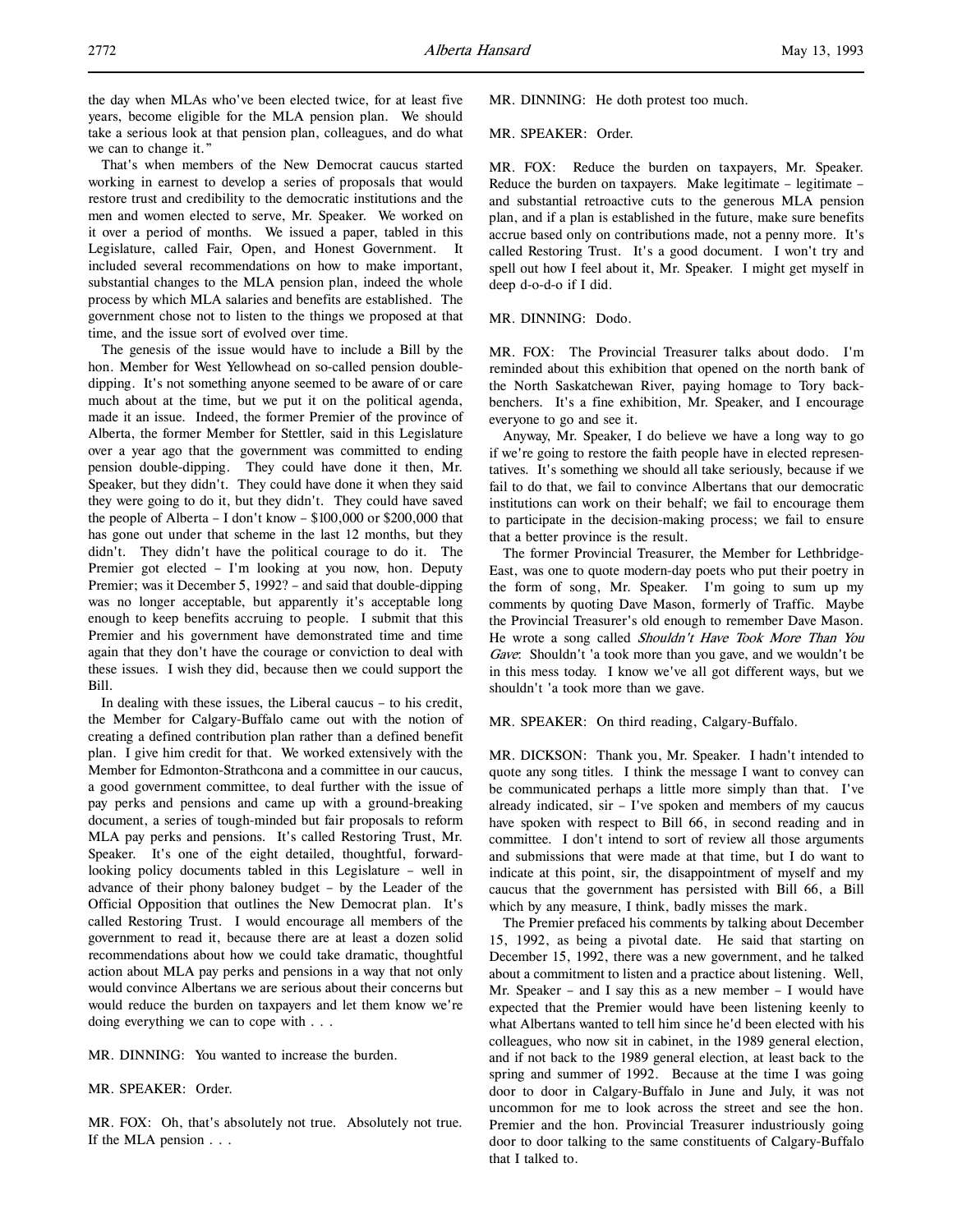I know the message that was given to the hon. Treasurer, and I think I know the message that was given to the hon. Premier when they were canvassing in that constituency. What people understood then and, I'm sure, what they told both the Provincial Treasurer and the Premier was that they were angry about members of this Legislature not leading by example. I think they were angry that at a time government expected ordinary Albertans to live with cutbacks and reduce their expectations from government, an entirely different set of standards and expectations was applying to members of this Assembly and members of cabinet.

In fact, in the summer of 1992 there were plenty of Albertans who were angry about a pension plan that they thought was unfair. They were concerned about a pension plan that allowed former cabinet ministers to collect a pension while they were still earning the salary of an MLA backbencher. They were angry about an unfunded pension liability, a commitment that the taxpayers of Alberta had to pay out not in a way that was reflective of contributions to a plan but based on an arbitrary formula. They were angry about people in their 40s qualifying for an extremely generous pension, an arrangement that simply isn't available to ordinary Albertans. So this isn't a new message, and one would have hoped that the Premier and his colleagues would have picked up and listened to that message a long time before this month in 1993.

## 11:00

So I think that when the government speaks about truly listening, we have to take that and measure it up against the action. We have to assess it against what this government did by way of response. If the government had been truly listening, as the Premier asserts, then surely what we would have seen is a government that was prepared to aggressively deal with MLA pensions, to aggressively deal with the kind of pensions that retiring MLAs would be entitled to. In this case I think Albertans generally and not just members in opposition have been disappointed that the government elected not to do that. If the government had been listening, as the Premier suggests, Mr. Speaker, then we might have expected that we would see, supported by this government, a defined contribution plan, a contributory plan, something similar to the model used by legislators in Saskatchewan, a plan promoted and encouraged by the Association of Alberta Taxpayers, a model similar to Bill 354, that was introduced by this caucus.

The Premier spoke of his government and his leadership on this issue showing us courage, showing us fortitude, and showing us a desire to get out of something so contentious. Well, clearly the government has shown us the expedient path to get out of something contentious, but they surely have not shown us courage and they surely have not shown us fortitude. The modest, minimal changes to the pensions for retiring members haven't shown us courage, and they haven't shown us fortitude. We see clearly the desire to get out of something so contentious, but that isn't what I call being responsive to what Albertans have asked for.

The Premier made much of the fact that members of opposition stood to receive these generous pensions that opposition members have been critical of, but as has been pointed out by the last speaker, certainly in this caucus – and I think in the other opposition caucus as well – those members were prepared to accept a radically reformed, scaled-down plan. That's a point that has to be made time and time again because it appears that some of the members opposite aren't listening. Members of this caucus, even members who were otherwise eligible to receive benefits under the existing plan, accepted a radically scaled-down, modified, and much more modest plan, and that's to their credit.

Similarly, I think members of the other opposition caucus recognized what they were giving up, but they recognized also that if we're not prepared to show leadership here and deal aggressively with pensions of outgoing members, we simply have no credibility with ordinary Albertans. That's really what's at issue here.

I think that when the government proceeded to do their 180 degree turn, we understand why they did it, but it's so transparent when they now come in front of us and presumably are soon going to be telling Albertans that this is being responsive. I just have to say that I expect I've talked to as many Albertans about pension reform as any member in this Assembly, and virtually no one has ever said to me: "You people don't work hard. You people don't deserve a pension." What people have said time after time after time is: "Just make sure your pension plan is reasonable. Make sure it's a modest plan. Make sure it's a Volkswagen model." I think that Albertans see the proposal to eliminate all pensions in the future for MLAs for what it is. This isn't a position of principle. It's not a question of being responsive to what Albertans have been asking for. It's a question to divert attention from the much bigger issue, and that's the payout to retiring MLAs.

Mr. Speaker, I just conclude by saying that members of this caucus continue to oppose Bill 66 not because members in this caucus are concerned about losing their pensions but simply because they expect Albertans deserve nothing less than a plan that's laid out in front of them, a plan that's carefully thought out, and a plan that a party is prepared to stick to. What I've outlined on behalf of the Liberal Party is a plan developed in March 1993. We've maintained that position to this point, and we continue to maintain that position.

Thank you, Mr. Speaker.

MR. ELZINGA: Mr. Speaker, as hon. members are aware, I've already spoken on this Bill, but what prompted my entry into the debate once more were the comments by the hon. Member for Vegreville and the hon. Member for Calgary-Buffalo.

The hon. Member for Vegreville indicated that some years ago there was a trough day as it related to federal Members of Parliament. Well, I think it's evident that he advocates that by his desire to return and bring back the pension. They suggest that there has been no courage shown by the Premier as it relates to this legislation. Quite frankly, Mr. Speaker, I salute the courage that has been exhibited by all my colleagues who are supporting this legislation that does away with the pension plan completely. They say that we should have a pension plan based on contributions, and that's exactly what this Bill does. Each individual member can make a contribution as he sees fit to a retirement plan that he desires himself. We're not asking the taxpayer to play a role in that anymore.

The Member for Vegreville also suggests, and he says the record will show it, that they have advocated reductions for the leader of the New Democratic Party. Well, what more can one ask for by way of reductions when the Premier himself has done away with the pension plan? He's taken a hundred percent reduction in any pensions that are going to be applicable to himself. What more of a sacrifice can one ask for? Mr. Speaker, this is all because of our commitment to be open to the message that we hear from the Alberta population. I'm going to deal with a number of items that hold that true, whereby we show that there is faith in the system.

You know, the hon. members opposite have consistently said, too, that they want to have an independent group do an analysis of what we should receive by way of pay and benefits.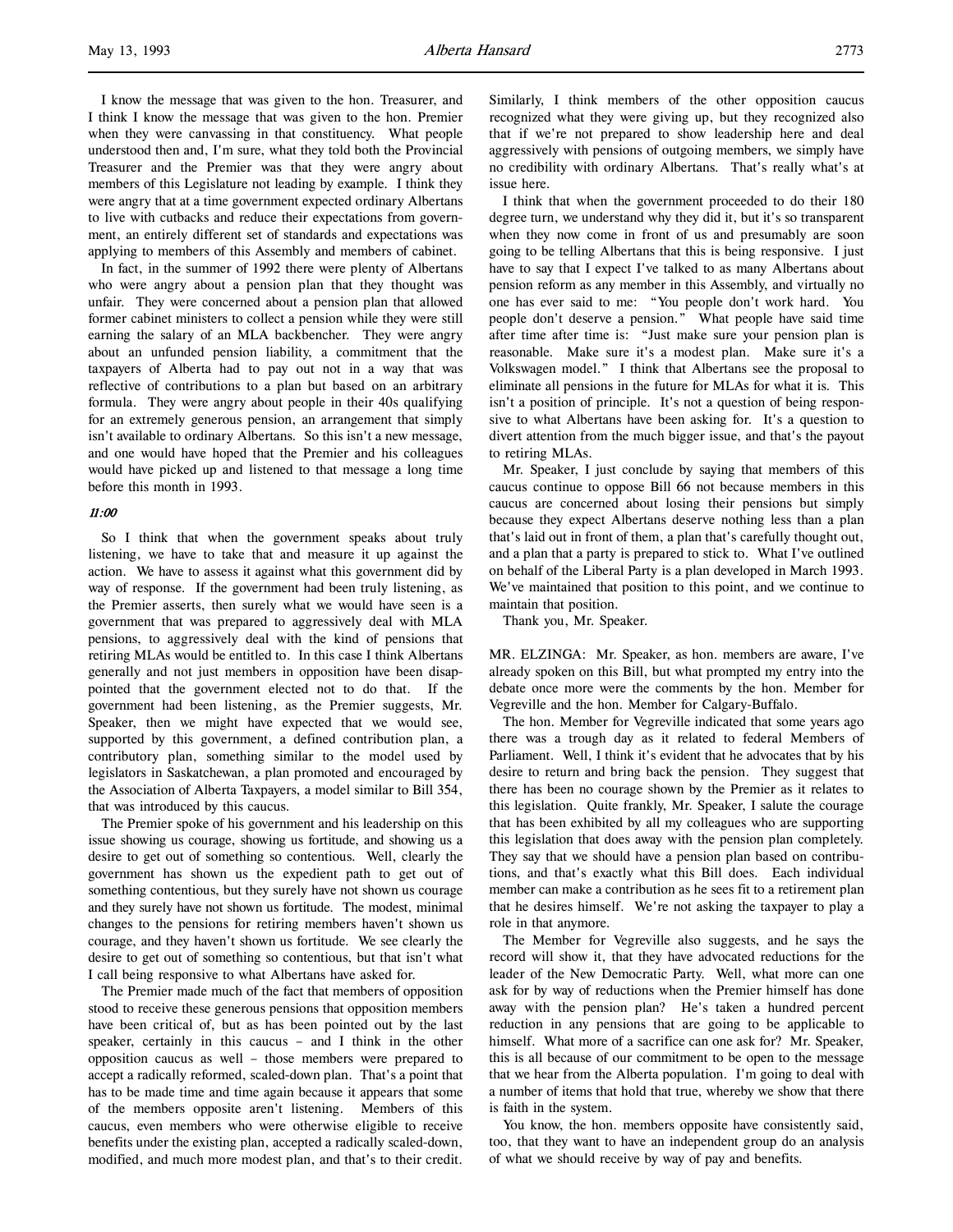MR. McEACHERN: Ralph agreed the other day.

MR. ELZINGA: We agreed.

MR. McEACHERN: Why didn't you do it?

#### MR. SPEAKER: Order.

MR. ELZINGA: It's been done several times, Mr. Speaker. It's been done several times, but in the event that hon. members don't agree with it, they don't accept it. The hon. Liberal leader also advocated that he would have an independent review, but within this Legislative Assembly when I was debating the Bill, he said: yes, we should have an independent review, but I'm not going to be bound by that independent review. If we want to have an example of hypocrisy, that's hypocrisy at its best.

I'm going to go through a record of the Liberal party, because the hon. Member for Calgary-Buffalo stood up as a sanctimonious individual within this Chamber. I've operated with the Liberal Party over the last 20 years, and if you want to see hypocrisy at its best, look to the Liberal Party. At least there's some honour, and I say this with sincerity, within the New Democratic Party and the philosophy that they espouse. I might not agree with them on a philosophical basis. I don't know whether I agree or disagree with the Liberal Party because you never know on what basis they do stand.

I think it's only fair to put on the record what the Premier indicated when he said that there was going to be a 25 percent reduction effective back to 1989 whereby the pensions were reduced to 3 percent from 4 percent. That is a 25 percent reduction. Again, we've listened. We've listened as best we can, Mr. Speaker, to a number of issues that the Alberta population has said to us that we should act on.

The Premier reduced the size of his cabinet, as he indicated, from some 26 to 17. Hon. members might not think that that's a great task, but if you could see the anguish that the Premier went through as it related to the reduction of cabinet, recognizing the outstanding members within this caucus and the contribution they do make to the population of the province of Alberta. A followthrough to that was a 30 percent reduction in support staff within this Legislative Assembly. As the hon. minister of public works can attest to, there are vacant offices within this building now because of the reductions we have experienced within cabinet. The committee system: again, the Leader of the New Democratic Party was critical of our committee system whereby we've reduced cabinet and caucus committees so that they are more effective and so that they are available for greater public input.

We also saw a reduction of some 2 percent in senior individuals within our government. We saw a commitment on the part of this government to a freeze on salaries of all individuals within Alberta government employ. We have reached a tentative agreement with three sectors. It will have to go to a vote, but we're delighted that we have reached that. We also froze our granting authorities to the MUSH sector. We recognize that we do have a problem, and we're going to do it in a fair and compassionate way. We see this legislation as doing that.

# 11:10

The budget that my colleague the Provincial Treasurer introduced: no tax increases. You know, I find it ironic: here's the Liberal Party again indicating that they're going to have brutal slashes, but today in the Legislative Assembly, what were they asking for? Additional dollars. They've also indicated that they're not going to come forward with any type of budget plan

prior to the election. They're saying: "People, trust me. People of Alberta, trust the Liberal Party."

Well, I want to share with you what will happen if they trust the Liberal Party, because one can learn a great deal from the record. You know, you look at the leader of the Liberal Party. I recall when I was a federal Member of Parliament at that time and the president of the Progressive Conservative Association of Canada. We had a protocol agreement whereby we invited a number of senior individuals from the Liberal Party to our leadership convention. They in turn did the same to us. Well, the leader, the hon. Member for Edmonton-Glengarry, advocated his support for Mark MacGuigan. Maybe it was just coincidental that his brother was looking to be a judge, but he advocated his support for Mark MacGuigan. Before the first vote was cast, he was over standing beside John Turner. Now, if that isn't honour, if that isn't integrity, if that isn't courage . . . [interjections]

#### Speaker's Ruling Relevance

MR. SPEAKER: Order. It's a very interesting piece of history, but could we relate it more to Bill 66, please.

MR. ELZINGA: Mr. Speaker, what I am attempting to do here is bridge, and forgive me if I overstep the bounds of bridging. Sir, I look forward to your guidance. Unlike other hon. members, and I won't point to any, I will abide directly by your ruling, sir, and I'm honoured to do so because we do respect the parliamentary tradition within this Legislature, unlike other members.

## Debate Continued

MR. ELZINGA: I raise these issues because it's so important that we analyze the trust factor on this legislation, the trust factor on other issues. We possibly could be going, as the Premier said, to an election, and I would like the Albertan population to look at the record. Look at the record.

You know, I mentioned in my comments when I dealt with this issue earlier how we dealt with the issue at the federal level. I look at issues such as wage and price controls. We all recall that election campaign whereby the Liberals campaigned against it. Once they were elected, they implemented it. Is the same thing going to happen to this pension legislation? In the event – and no matter what happens in this election, we will respect the electorate as we always do. We're going to approach them on an honest basis, and that's why we've outlined our program in this Legislative Assembly as it relates to our economic development policy and our budget in a very clear way.

The national energy program, Mr. Speaker: again, something that is supported by the Liberal Party. We have it on record whereby a number of the members have indicated that. I look again to a budget that we were defeated on in a minority government, whereby they spoke against the gasoline tax that we had imposed through our budgetary methods. They voted against it, but immediately upon election they reversed themselves and raised it to a greater degree than what we had advocated. The only reason I say this is so that the Alberta population can be aware that these gentlemen and ladies over there . . .

# Point of Order Questioning a Member

MR. FOX: Point of order, Mr. Speaker. I'm wondering if according to Beauchesne the hon. Deputy Premier would entertain a question?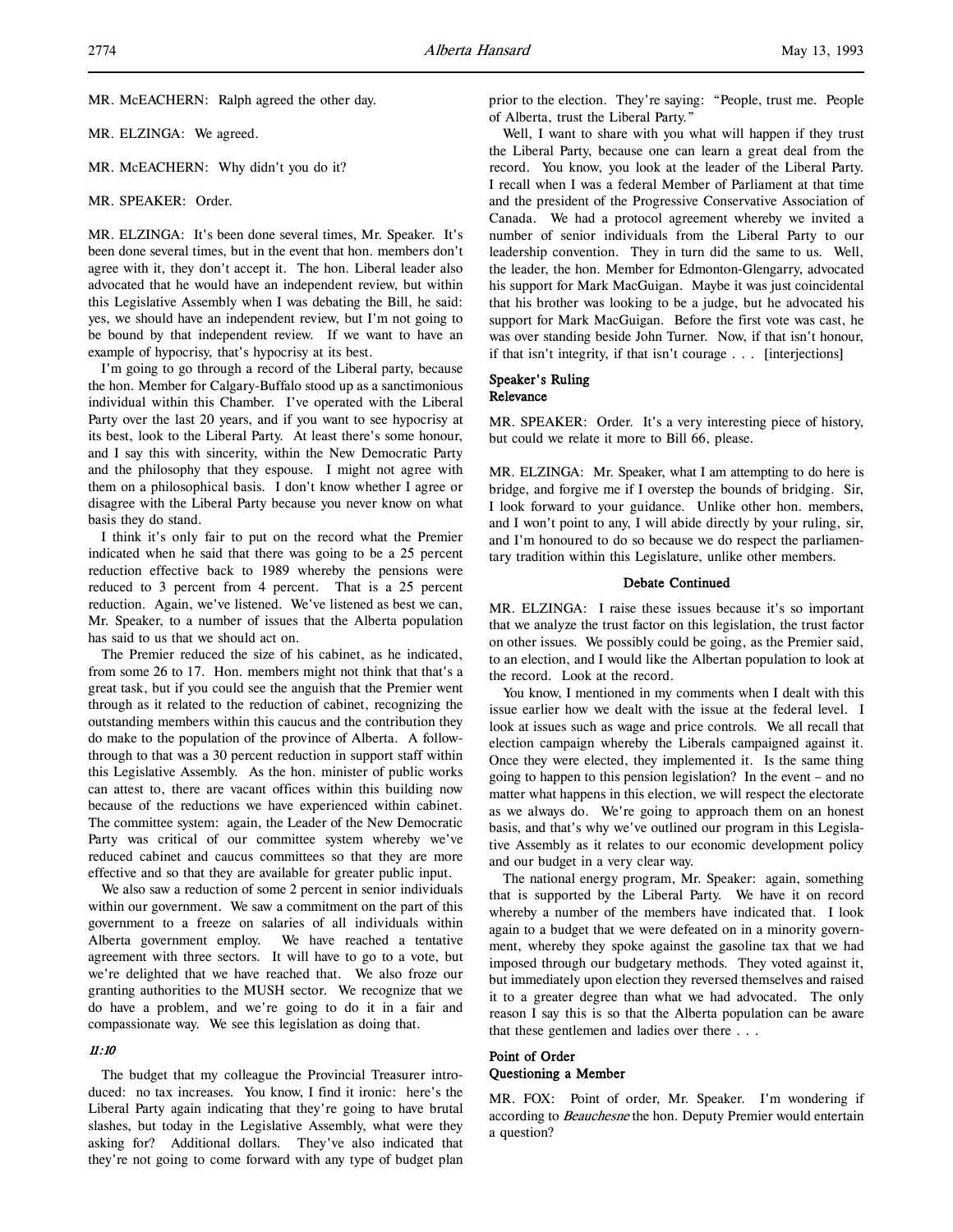MR. SPEAKER: Well, that's not a point of order; it's a request. Deputy Premier, are you willing to entertain a question?

MR. ELZINGA: Happy to.

MR. SPEAKER: Vegreville.

MR. FOX: Thank you, Mr. Speaker. I and my colleagues appreciate the history lesson that the hon. Deputy Premier is giving us, especially as it relates to some federal issues. I wonder if he can tell us who forgot to buy the batteries for Joe Clark's calculator.

MR. ELZINGA: Well, Mr. Speaker, I understand that the same thing happened to the batteries as happened to my briefing book. I think all hon. members recognize the intent in that.

MR. FOX: I recognize you lost it. I don't know who found it.

MR. ELZINGA: Well, we have it on good authority that somebody took it out of my desk. An individual within their party is the . . .

MR. FOX: Well, if you're making accusations . . .

MR. ELZINGA: I'm just indicating to you, if you wish me to repeat it, that we have it on good authority that that was the case.

MR. FOX: Would the member like to make an accusation, Mr. Speaker?

MR. ELZINGA: I'm sorry, hon. member. If he doesn't like my bridge building, I apologize. If he would like to put another question, I'm more than happy to answer it.

MR. FOX: The question was a lighthearted one referring to Prime Minister Clark's inability to count the number of people that he had to support a certain motion.

Mr. Speaker, the Deputy Premier raises a very serious issue with respect to his briefing book. I want to assure him that I know nothing about how the briefing book . . .

AN HON. MEMBER: You know nothing.

MR. FOX: That's exactly right, and I consider his allegation a very serious one and I want to refute it.

MR. ELZINGA: Well, Mr. Speaker, I'm glad that the hon. member has clarified something that we've been very much aware of for many years, in that he knows nothing, period. I thought I should just share with the hon. member information that had been shared with me. If the hon. member takes offence to that information, let him take offence to it.

MR. SPEAKER: Could we share some more information about Bill 66?

## Debate Continued

MR. ELZINGA: Mr. Speaker, as we examine Bill 66, I think it's important that we all recognize that dealing with issues that relate directly to ourselves are never easy. They're never easy. I recognize the difficulty that we all go through in this Legislative Assembly. Whether it be pension benefits or our own salaries, we're always going to face criticism. The easy way, and I'm happy to endorse the easy way, that has been suggested by hon. members opposite, that we do have an independent committee . . .

#### Point of Order Imputing Motives

MR. McEACHERN: A point of order, Mr. Speaker.

MR. SPEAKER: A point of order. What is the point of order, plus citation?

MR. McEACHERN: Under section 23.

MR. SPEAKER: Which part of 23? It's fairly extensive.

MR. McEACHERN: Well, 23(i). The minister is making an accusation that leaves a cloud, I think, on my caucus and myself, and I resent that very much. As the critic for Economic Development and Trade, that document, as far as I know, was first brought to my attention, and it was not me that took it out of the desk, and I don't think any member of this caucus. [interjections] Okay, Mr. Speaker. I don't know that it was taken out of a desk. He used those words. [interjections] You guys laugh if you like. It was brought . . .

MR. SPEAKER: Order. Order. [interjections] Order, hon. member.

MR. McEACHERN: Could I finish my statement?

MR. SPEAKER: Your question is out of order because no questions can be put to the Chair, but the answer to your question is: no, you may not finish. [interjections] Order. The whole process here is a very unusual one, to say the least. Your point of order should have been raised a few minutes earlier vis-à-vis this exchange that had been happening, but the real matter should have been dealt with and was dealt with by your acting House leader this evening, the Member for Vegreville. The Chair is concerned that you then felt you had to get into the fray on an issue which had been dealt with by your House leader tonight.

Now, I think there's enough of this. We know generally what's happening in terms of having the passage of time go by here. The Chair knows nothing whatever about this alleged incident, about disappearing briefing books and all the rest of it.

Let us come back to third reading of Bill 66 exclusively – exclusively.

Deputy Premier.

#### 11:20 Debate Continued

MR. ELZINGA: Mr. Speaker, in dealing exclusively with Bill 66, I wish to reinforce my support for this very courageous piece of legislation that has been introduced by my colleague the Deputy Premier and that is supported by our Premier because of his recognition as it relates to the desire of the public to see us be more responsive to saving the taxpayers dollars.

One should examine this piece of legislation, too, because this legislation does away with pensions, contrary to what others have suggested, for all of those elected in 1989 or thereafter. Mr. Speaker, in addition to that, it does reduce the benefits substantially from the period of 1989 and thereafter for those elected prior to 1989, whereby pensionable benefits are reduced to 3 percent from 4 percent, a 25 percent reduction for that time period for which those reductions are applicable.

Mr. Speaker, I have to admit to some partisanship in this debate myself.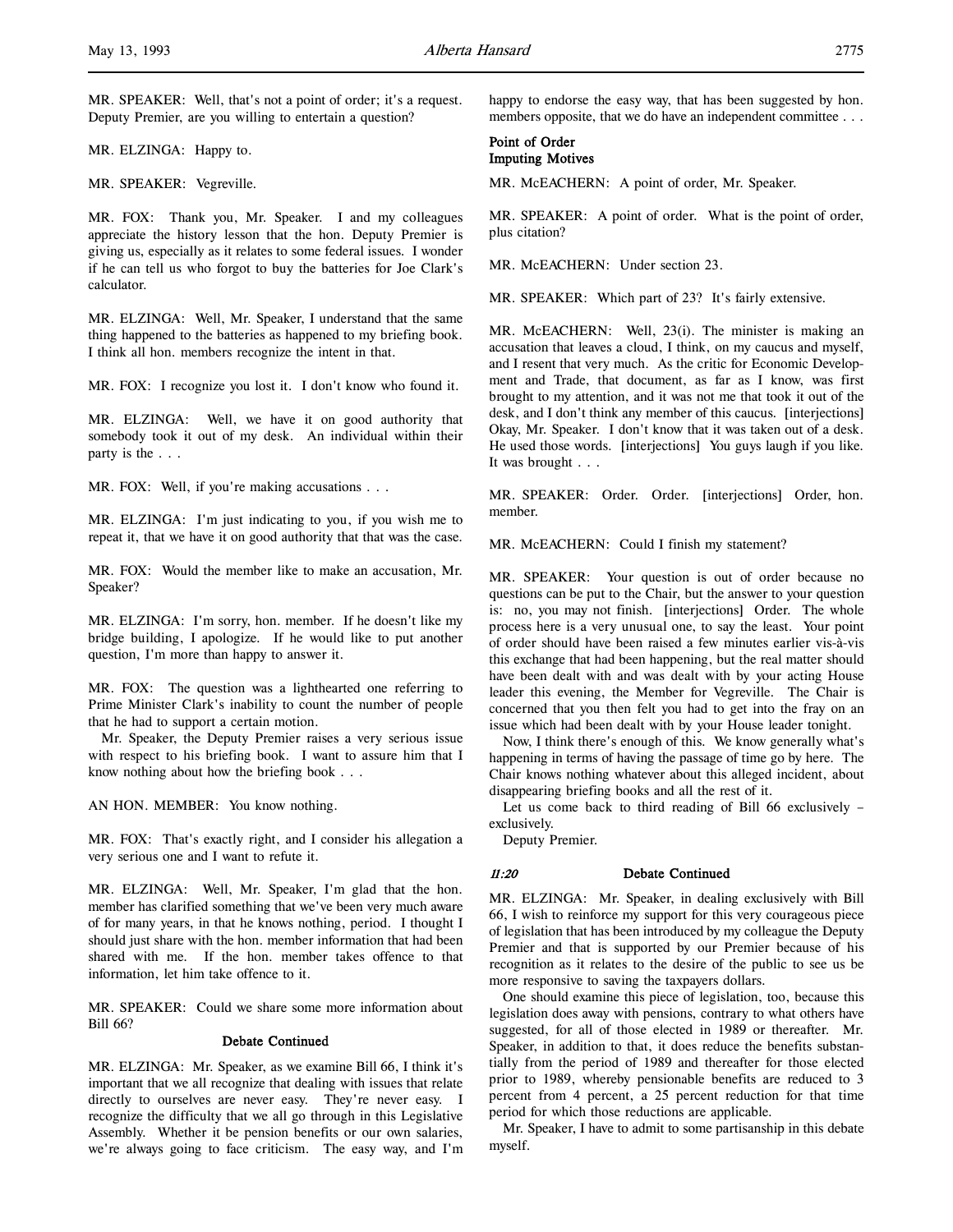MR. FOX: Well, that would be out of character.

MR. ELZINGA: I'm glad the hon. member recognizes that, because I felt that myself. I thank you for raising that, and I hope the *Hansard* people have that recorded, that they suggested it would be out of character. I know the hon. Member for Vegreville is always a very serious and caring individual, and that's just another comment showing those fine traits that he has. But, Mr. Speaker, he's sidetracked me from the legislation again.

MR. FOX: Guilt by association? These guys aren't going to talk to me anymore.

MR. SPEAKER: Order. Through the Chair.

MR. ELZINGA: Well, it seems the hon. members do have a heavy burden as it relates to guilt by association, because when I responded in a like manner to him, too, as it relates to his question, he felt very guilty.

Mr. Speaker, I look forward to other participants in this debate, but for those to suggest that this is a cop-out in any way is a suggestion of true political opportunism, because quite frankly I can't relate in my history, in 20 years in public life, to anything that takes more courage than what has been exhibited within this piece of legislation, whereby individuals have indicated they will stand for public office, take that time period out of their own livelihood, and yet not be eligible for any pensions. I quite frankly salute all those who are standing for office, no matter what political party they might belong to. I salute them for making that commitment to our province. I salute them, and I wish them all well. Some I wish well more so than others, as I think would be understandable, again not for partisan reasons, because I acknowledge what the hon. Member for Vegreville has indicated, but for reasons of principle.

If you examine the basis of the principle on which political parties stand for office – I wish to repeat what I said about the New Democratic Party. I respect the principle that they advocate on an ongoing basis. It's a different philosophy than I espouse because I happen to believe in a system that rewards incentive and doesn't stifle it. But when I look again at the Liberal Party, there is a party that will do anything, say anything, offer anything simply to get elected and then reverse themselves, no matter what the issue, in the event that they deem it advisable within their own hearts, without going back to consult with the population that did elect them.

Mr. Speaker, I recognize that we can't do any further bridging, but I have a number of examples of that as it relates to actions that they've taken within this Legislative Assembly. We can look at the Members' Services Committee as an example, whereby their members indicated different things in the Members' Services Committee than they've indicated in this Legislative Assembly, specifically as it relates to items within this Bill plus as it relates to a number of issues. The independent review committee: the Liberal members have suggested in committee that they didn't support it, whereas in the Legislative Assembly sometimes they do support it and other times they don't.

So, Mr. Speaker, to those who say that this Bill is an overreaction, I would indicate to them that it's a very fair proposal whereby our Premier exhibited great courage in coming forward after a thorough discussion with all of his own caucus colleagues as to how we could be responsive to an issue amongst the Alberta population that they wanted to have us correct. There is no better way. [interjection] I'm sorry?

MR. SPEAKER: Through the Chair, hon. member.

MR. ELZINGA: Mr. Speaker, if the hon. member would like to ask a question, I'm more than happy to entertain it.

MR. DICKSON: I made my observation.

MR. ELZINGA: I didn't hear it.

MR. SPEAKER: Well, what was it, hon. member, so perhaps everyone could share it?

MR. DICKSON: Well, if I have the opportunity, I think I'd make the observation, Mr. Speaker, that some would call it unprincipled.

MR. ELZINGA: Well, I must say you're sitting beside a man who is very Principaled.

If one wants an example, the Premier referred to it earlier. Here is an individual who on a daily basis comes after us for areas that he thinks we have dealt with inadequately. I would ask, as the hon. Premier asked, if the hon. member or his colleague would entertain a question as to why he removed one of his livelihoods from his résumé? I would ask the hon. member. [interjections]

MR. SPEAKER: Thank you, hon. members. Enough. Enough. [interjections] Enough.

The Deputy Premier. Perhaps you could draw it quickly to a conclusion.

## MR. ELZINGA: I'll do that, sir, very quickly.

Mr. Speaker, if you'll allow me, I wish to close with a couple of very personal comments, as this is probably one of my last opportunities. I want to indicate, notwithstanding the fact that we are critical of members opposite on areas that we deem advisable to be critical, that I wish to share with all members the pride that I feel for having had the opportunity to serve for a number of years within this Legislative Assembly with a group of men and women who do make an outstanding contribution to the betterment of our great province. I truly am proud that I have had this opportunity, that the residents of Sherwood Park on a consistent basis for close to 20 years, both at the federal and provincial levels, allowed me this opportunity, because it's an opportunity that one cannot compare anything else to.

Even though we get into the cut and thrust of the debate, I say with sincerity that I salute all hon. members, no matter what political party they are from, for offering themselves for office, especially in this day and age. This piece of legislation, Bill 66, is a prime example, Mr. Speaker, of the criticisms that we expose ourselves to. It's understandable, and quite frankly I'm encouraged by it, because it does exhibit a greater desire by the population to be involved in the decision-making process of our Legislative Assemblies and our government process. That's the encouraging part of it, but it does make it a great deal more difficult when all areas of your own life and your activities are exposed. Because of that, I pay a sincere and deep tribute to all members within this Legislative Assembly for the ongoing contribution they do make, notwithstanding the frustrations that we all go through.

Mr. Speaker, let me close by indicating that if anybody was unaware of where I stood on this piece of legislation, I will be voting in support of it, recognizing that it is the right thing for our province. It is what the public is requesting of us, whereby they do have a deep desire to see a reduction in government spending. This is just one small part of the many actions that this govern-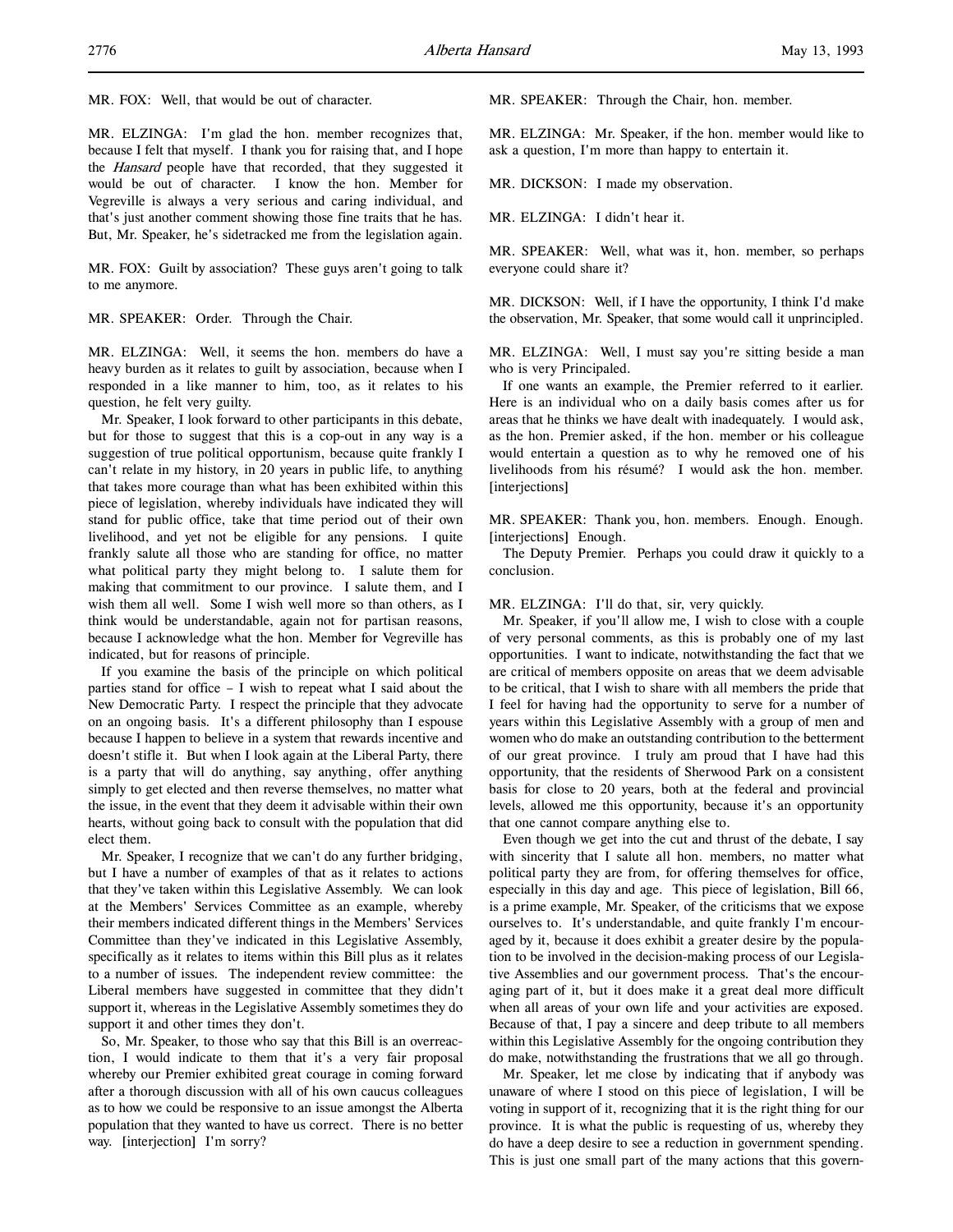# Speaker's Ruling Speaking Twice in a Debate

MR. SPEAKER: The Chair wishes to apologize to the House for a procedural matter which has taken place. The Chair respectfully suggests that the member who spoke twice on third reading of this Bill will also apologize to the House. It's the Member for Calgary-Buffalo, who spoke yesterday for five minutes in the afternoon, 4:06 to 4:11, and the Chair in a state of confusion did not refer back to the earlier listing and allowed the member to again speak this evening. The Chair apologizes to the House for this oversight, but it's also part of the parliamentary tradition that you as members realize whether you've spoken once or twice on various Bills as well. The Chair would invite Calgary-Buffalo to make a brief apology as well.

## 11:30

MR. DICKSON: Mr. Speaker, thank you for the opportunity. I had thought I'd only spoken in committee, sir. I hadn't realized I'd spoken before to third reading, so my apologies to the Chair.

# Debate Continued

MR. SPEAKER: I believe Edmonton-Kingsway caught my eye first. Oh, you're not in? Then thank you.

All right, then, Edmonton-Meadowlark.

MR. MITCHELL: Mr. Speaker, I would like to join debate to establish or emphasize our disagreement with this Bill and to indicate my belief that this constitutes another indication of what is becoming a very unfortunate pattern in the activity of this particular Premier. This is a Premier of symbolic gestures, symbolic gestures which distract attention, are directed at having a profound political impact, but in fact, once one scrapes away the gesture and becomes acquainted with the substance, one becomes awfully disappointed.

Let me begin by discussing one of the first actions taken by the Premier, which would in and of itself not be enough to characterize this Premier as being a Premier of symbolic gestures but in fact was the first brick in the wall of symbolic gestures. The Premier said, "I'm going to reduce the cabinet," and he's bragged tonight, more or less clearly, I guess, that he reduced the cabinet from 26 people to 17 people and got a great deal of apparent political credit for having done that. Almost in the same breath, but not quite as obviously, he established five new quasi-cabinet positions, and each of those five quasi-cabinet positions, never before required in running this government or any other government of which I'm aware, are now paid an additional \$24,000 a year, and each of the people in those positions gets a car. Of course that sustains the total of 39 cars out of 59 MLAs in that Conservative caucus.

In addition to that, he created two new liaison positions. These positions are a liaison between cabinet and Access TV and between cabinet and the Public Affairs Bureau, both at \$14,000 a year plus a car, I believe. So on the one hand he makes this sweeping, symbolic gesture, which he bragged about tonight, and said, "I've cut eight cabinet positions." But in the same breath, he turned around, and he created seven new quasi or quasi quasicabinet positions: more money; more cars.

He then went one step further and said, "We're going to take a pay cut in cabinet." Another symbolic gesture. He said, "It's going to be a 5 percent pay cut," but of course it wasn't a 5 percent pay cut at all. In fact it ended up not being a 5 percent pay cut at all. It was a 5 percent pay cut of about 40 percent of their pay, so it didn't amount to a 5 percent pay cut at all, another symbolic gesture, which is in fact, upon analysis, without a great deal of substance. I believe that that in fact saved Albertans about \$40,000 a year in pay to cabinet ministers. What he forgot to say, what he neglected to point out was that the seven positions that he created ended up, of course, costing Albertans about another \$150,000 a year. So here is the master of symbolic gesture. On the one hand: "I'm a hero. Everybody's going to like me, the Premier, Ralph Klein, because I've done what they've asked me to do: reduce cabinet positions." On the other hand, he doesn't really reduce cabinet positions, in fact, at all. I think he reduced the number of MLA cars in that caucus by one. Quite an accomplishment. So, Mr. Speaker, what we saw was gesture without substance.

The budget plan is not unlike that. A great deal of buildup about how tough it's going to be, a number of symbolic gestures. A four-year plan, balance the budget in four years: well, we've heard that before. In fact, we got that symbolic gesture a number of times from the previous Treasurer. Throw in this idea of a deficit elimination plan, a classic symbolic gesture, absolutely, fundamentally without substance. In fact when we moved today to give it some substance, to give it some teeth – consequences if it doesn't work out – what occurred? They backed down. Mr. Speaker, it was more of the same kind of political gesture: a political gesture without substance.

Now what we see is the crowning achievement of symbolic gesture, and that is this pension reform proposal. It is a reform proposal which distracts people from the real issue or attempts to do so. The real issue was that many, many MLAs are retiring and taking inordinately high pensions with them. Many more will lose their seats and take inordinately high pensions with them, and the proposal by this Premier basically leaves most of them unscathed. It doesn't adjust their annual pension benefits down particularly significantly. It doesn't adjust the fact that many can leave at a relatively young age and receive a pension for the rest of their lives. It simply doesn't meet, doesn't accommodate the demands of the people of Alberta who raised this concern very, very intensely. What it does do, of course, is then go on to say that it is doing away with pensions for MLAs for the future. Of course, door after door that I knock on, person after person to whom I speak doesn't ever say that MLAs shouldn't have a pension. It becomes a cynical, political gesture. Mr. Speaker, of course it also begs the question that many people are asking now: does anybody believe that they won't actually give themselves a pension were they to form the government again? Which of course won't occur.

My point is that at a time when we need leadership in this province, at a time when we need hard decisions to be made, at a time when we have a government that said it was going to be more open, that it was going to be different, that it was going to be changed, that it was going to be new management, what we've got is a new level of political cynicism, a new level of political gesture without substance. We've seen a series of these kinds of initiatives, of these kinds of public relations announcements since December 6. This particular one, which I'm sure will be closed and passed by this sorry caucus tonight, represents the epitome of political gesture. It's not particularly seemly, and it's certainly not particularly acceptable.

#### MR. SPEAKER: Drayton Valley.

MR. THURBER: Thank you, Mr. Speaker. I've listened to the debate here tonight with a great deal of interest. There are a few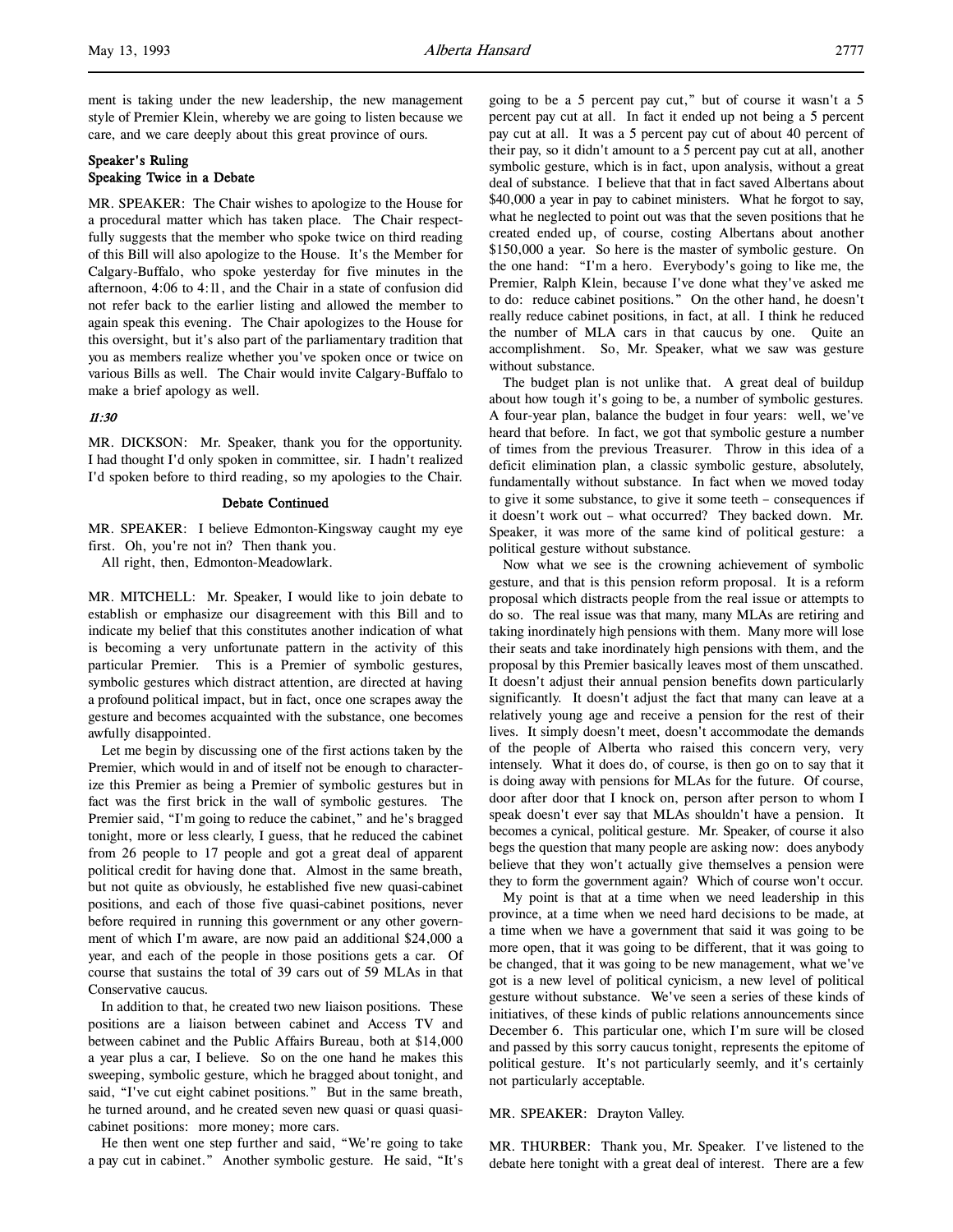things that are a little bit confusing. I do support the Bill because it's what the people of Alberta have told us they wanted. They said that there's too much gifting and pensions and everything else in government. So the Premier has broken new ground; he has said that there'll be no pensions after the 1989 election.

The thing that kind of confuses me, Mr. Speaker, is that I hear the Liberals speak, and they talk about the Saskatchewan position. I wonder if there is any difference between the Liberals and the NDP, because certainly the Saskatchewan position is an NDP position.

I wonder why they're doing that. Are they trying to form a block with their neighbours so they can try and defeat this government? I don't think they will. I don't think they have a chance. Even if they went together, I don't think they'd have a chance. I'm certain that the NDs do not want to form any kind of an affiliation with the Liberals on this type of an issue, but it appears that the Liberals want to form some kind of an affiliation with the NDs because of the experience in Saskatchewan.

## 11:40

Mr. Speaker, the problem that arises on some of this is that the NDs and the Liberals feel quite comfortable in knocking what this government is doing at the request of the people, because they were fairly confident in the beginning that the Conservative government would never touch their own members. Under the leadership of our Premier we have agreed that those of us who came here with no pension will go away with no pension, and that's going to be the situation. So they got caught. They said: well, you know, we can speak against this as much as we like because they're never going to touch their own MLAs.

The thing that makes me the happiest, Mr. Speaker, is that those of us who have given away our pension, which we came without and will go without, have affected some of the members of the opposition, and we've affected some of the Liberals. That makes me quite happy. I'll go home with the same things I came with, and that's a lack of a pension, but some of the people that entered the political scene from the perspective that they were going to get a large pension are now not going to get that. That makes me quite happy. I will survive, as will the other members of the class of '89, when we don't get a pension.

We did a very honourable thing in this Legislature. We had an agreement with the people that have served long and hard in this government and served the people of Alberta. The government had an agreement with these MLAs. We have tried to stick to that as best we could. We didn't go retroactively to where we were going to talk about pensions and other benefits; that was going to deter from the situation. The opposition felt fairly confident that we wouldn't deal with this, that we wouldn't hurt any of our people.

The Member for Vegreville spoke long and hard against the pension legislation. He feels fairly safe that we'll not touch his pension, and we won't because we're honourable people as a government. An agreement was an agreement. He will get his pension. It will be somewhat reduced but not enough to hurt him. So he feels comfortable in speaking against it. You talk about the 25 percent; the Member for Vegreville talked about that. Of course, it's smoke and mirrors when they bring it up. When they talk about it, they say it's not 25 percent. When you go from 4 percent to 3 percent, that's a recognized reduction of 25 percent. They're trying to get some headlines and trying to get some press on some big thing, and they say it's not 25 percent. It was always 25 percent on a percentage basis from 4 to 3, so why would you argue about that?

The Liberals spoke about our not being aggressive enough, and the one Liberal who has come forward and said he's not going to take a pension feels fairly confident in that. It was aggressive. It was very aggressive. It affected a lot of people. It affected the leader of the Liberal Party, so now he wants to get on the Saskatchewan bandwagon. I go back to my former comments. I wonder why he wants to do that, because that's an NDP policy. Maybe he's trying to get on the NDP bandwagon; I don't know. I don't think he'll make it. I don't think the NDP want him.

The Member for Vegreville talked about independent reviews. We had Peat Marwick come forward with a review. They're as independent as you can get. They're outside of government. Because we didn't ask the NDP to put forward somebody to do the review, I guess maybe that's part of the problem. They were in on the discussion. They were part of the committee that made the decision. Why do they now say that we're not having an independent review, that we need an independent review? We had one, and we as responsible government people have turned down part of that review. We've accepted the parts that appeal to the people, that the people want, that the people of Alberta have told us they want. We have not accepted the part that says that we should get more money. We recognize that this economy is in a crisis situation. Governments have to cut back, and we said: no, we're not going to take the raise that's recommended by Peat Marwick; we will take the reduction in pensions; we will take no pensions for the class of '89. I make no apologies for that. I agreed to it, but I am one of the people that laid a lot of money on the line, if you want to say that. My colleague from Smoky River – there's a variety of us from that class that get no pension. We don't ask for one, and that's what the people asked us for.

# MR. GIBEAULT: You don't deserve one.

MR. THURBER: Do you deserve one, my friend? I like your comments. I don't think you do.

As a government and as a House we could have gone retroactive. We could have gone back, and we could have taken away the pensions of the hon. members from the NDP, but we're not that type of people. We're not that type of government. We don't go back. We honour a commitment, and we respect the people that have served in this Legislature. As my hon. colleague the Deputy Premier said before, we commend anybody that will spend their time in public service. We honour that commitment, and we're not going to change that.

These people that are receiving a pension from this House have served this province long and faithfully. It is my view as an ordinary citizen, as an old cattleman and a pipeline welder, that when you make a deal, you make a deal. I don't like retroactivity in any way, shape, or form, but we have done it to a certain extent. The people have agreed to that. The members that are leaving this caucus have agreed to it. Those of us that stay have agreed that we have no pension. I think that's an honourable thing to do. The Premier has brought this forward, and I think he's listened to the people of Alberta.

The only thing that has surprised anybody is that the opposition parties didn't think we would do it. So they feel safe in talking against us on every avenue and every turn because they didn't think we had the guts to do it. We listened to the people. This government is committed to listening to the people. We will continue to listen to the people. We have a plan to go forward with that makes the Liberals up and down look foolish, makes the NDP wonder where they're at.

Mr. Speaker, I'm sure the NDP are more worried about the Liberals than they are about the Conservatives, so they're fighting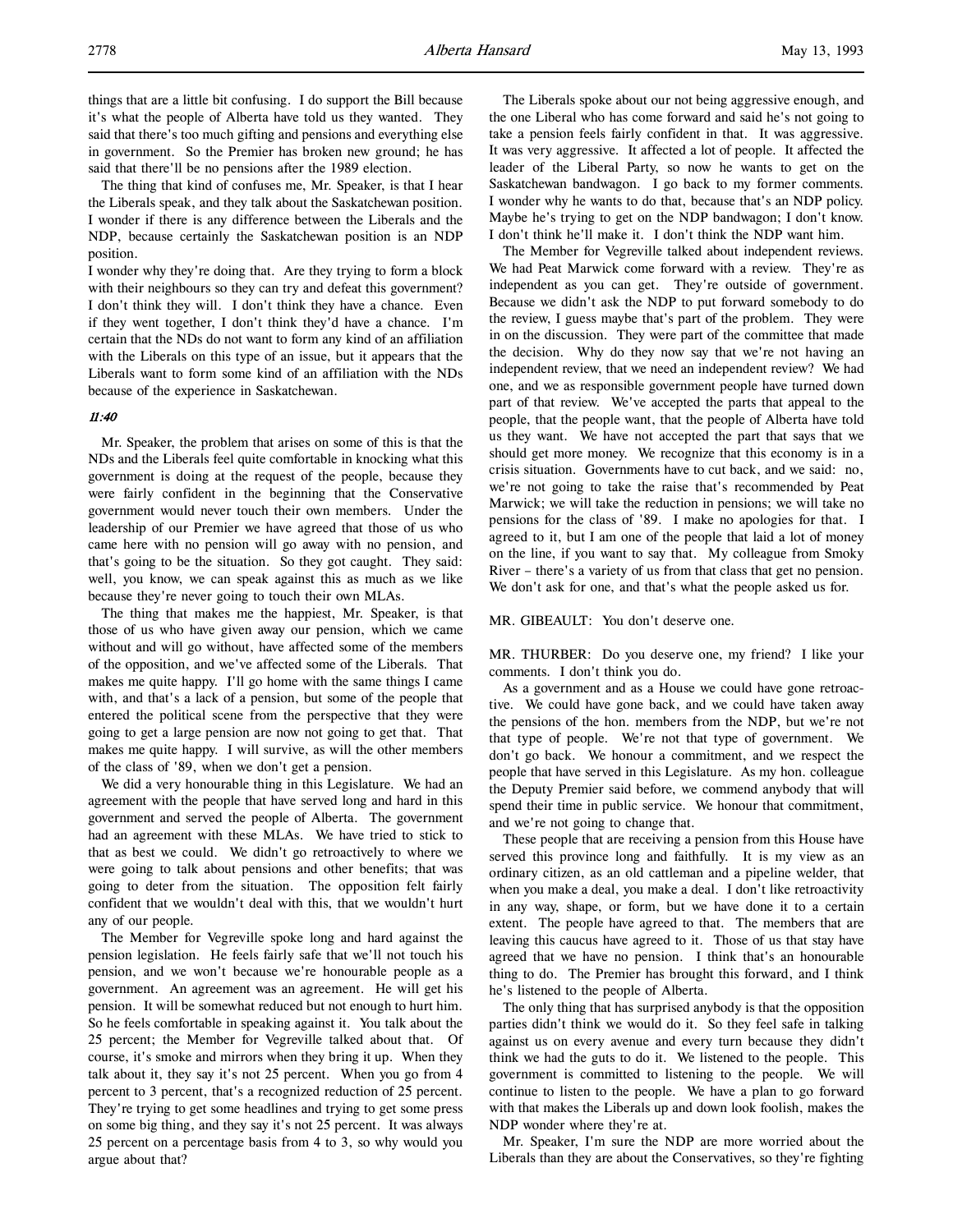amongst themselves. I think that's good. I think that's the way it should go. I wonder and I'm sure my colleagues do, too, when the Liberals come forward with an NDP policy that came from Saskatchewan. The province of Saskatchewan is broke, as we very well know, and there are all kinds of things going on there with the NDP policies, where the NDP policies have brought in the closure of rural hospitals. They've done all kinds of things that we will never do in Alberta under this government. Ontario has had to do the same thing under the NDP policies. Now the Liberals want to get in bed with the NDP and they think their policies are excellent.

Mr. Speaker, I don't know what more I can say tonight to add to this debate. I'm in favour of this Bill, as all members of this House should be. The only problem is that we went a little further than a lot of the opposition members thought we would go. It's disappointed them because they thought they were safe, and no longer are some of them safe. I feel very proud to be part of this government that said: the Leader of the Liberal Party no longer gets a pension, the same as I.

Mr. Speaker, in view of the hour, could I adjourn the debate?

MR. SPEAKER: You can try, hon. member.

On the motion to adjourn debate, those in favour, please say aye. Opposed?

HON. MEMBERS: No.

MR. SPEAKER: Thank you. Edmonton-Kingsway.

#### 11:50

MR. McEACHERN: Thank you, Mr. Speaker. Just a few comments. The last speaker really has got us strange. First he's got us into bed with the Liberals, and then the next minute he's got us fighting with the Liberals. He can't make up his mind what he's trying to say. All we know is that the plan brought forward by the New Democrats in Saskatchewan is a contributory pension plan that is a reasonable and sensible plan and that is the kind that we should have right across this country for Legislatures all over Canada.

Mr. Speaker, I felt I had to rise and speak on Bill 66 because it's a bad Bill. It's an election Bill. It's here. It's been brought in by the government merely to pretend they're doing something in view of the election coming, to pretend that they've been listening. There's a difference between pretending you're listening and not understanding what the people are saying. I mean, that's the case. This government says it listened to people. They knew they had to do something about this retroactivity. They listened and heard that much of the message and knew they couldn't get re-elected if they didn't do something. So they brought in a Bill that pretended to do something about retroactively reducing the pensions.

As a matter of fact, the taxpayers are still on the hook for a lot of dollars, as my colleague from Vegreville pointed out, and we'll be paying for the some \$35 million or \$40 million of unfunded pension liability for a lot of years yet. Meanwhile, in order to throw in a smoke screen, the Premier said, oh, those of us that were elected in '89 and later will not take any pensions, to try to hide the fact that he didn't have the courage to do something that the people of Alberta asked them to do.

Now, Mr. Speaker, the Deputy Premier, the one who loses his briefcase and then tries to accuse somebody of stealing it, had a lot of things to say, too, about Bill 66 and a lot of other things. One of the things he accused my colleague from Vegreville of doing by saying that MLAs should have reasonable pensions and

that people of Alberta were not calling for no pensions at all was advocating a return to trough day. Not at all. A reasonable, contributory pension plan is not returning to trough day. What this government is doing is allowing retiring members to continue to be at the public trough for a long time yet and to take a lot of taxpayers' dollars that are far more than they need or deserve given that there was no contract with the people of Alberta. This big pension grab that came in 1989 came after the election, and I'm sure that there isn't a member of the Tory caucus, or any other caucus for that matter, that went out there and asked the people if they could have a 30 percent pay raise and a 40 percent pension hike.

As to Peat Marwick being an independent committee, that's not the kind of committee we had in mind. We thought that we should be setting up a citizens' committee with a variety of people on it who would not only look at pensions but would look at pay and benefits generally: expense allowances, tax-free allowances, all those things. We had that position out there for a long time before this government decided that the furor over the golden handshake that some people were getting demanded some kind of retroactivity. We had that position out there, Mr. Speaker, a reasonable and sensible suggestion as to how we should handle this rather delicate situation in terms of the pay and perks of MLAs.

We believe that an independent commission should do that and should do it properly, and that's the stand of this party. We think that Bill 66 is nothing more than trying to curry favour and throw a smoke screen at the electorate. When they see the details, they will not agree with the government's Bill 66, and this government will not be re-elected.

#### MR. SPEAKER: The Member for Dunvegan.

MR. CLEGG: Well, thank you, Mr. Speaker. I usually have to wait till about five to 12 to start speaking. That's when us farmers wake up. You know, we're so used to working all night.

Certainly, I'm very, very, very much in favour of this Bill 66. I have a great philosophy, and the philosophy is that I don't want anybody to pay for my pension and I don't want to pay for anybody else's pension. I was never so happy to walk out of the room and to discuss what we've been discussing here and come up with Bill 66.

In 1986, when I ran, this was a topic of mine. I was elected after the poor people in Dunvegan had been putting up with the NDP for about 15 years. I certainly believe strongly – and I say that everywhere I go in my constituency – that I don't want to pay for anybody's pension and I don't want them to pay for mine. I've been a businessman all my life, and I don't need the government to tell me how to spend my money and how to save my money. Being a farmer, of course, I never saved any, but I can invest my money and do just as well as having some government, in fact, looking after it for me.

The Premier said today that 70 percent of the people in this province don't have a pension plan, and that's true. If you go around, 70 percent of the people in this province don't believe that we as MLAs should have a pension plan.

MR. McEACHERN: Oh, no, they don't. Not so. You live in a different world than I do.

MR. CLEGG: I certainly hope so, hon. Member for Edmonton-Kingsway. I do live in a different world because you're in a dreamworld somewhere.

You know, I've had the privilege - I shouldn't say privilege because it certainly hasn't been a privilege to sit here and listen